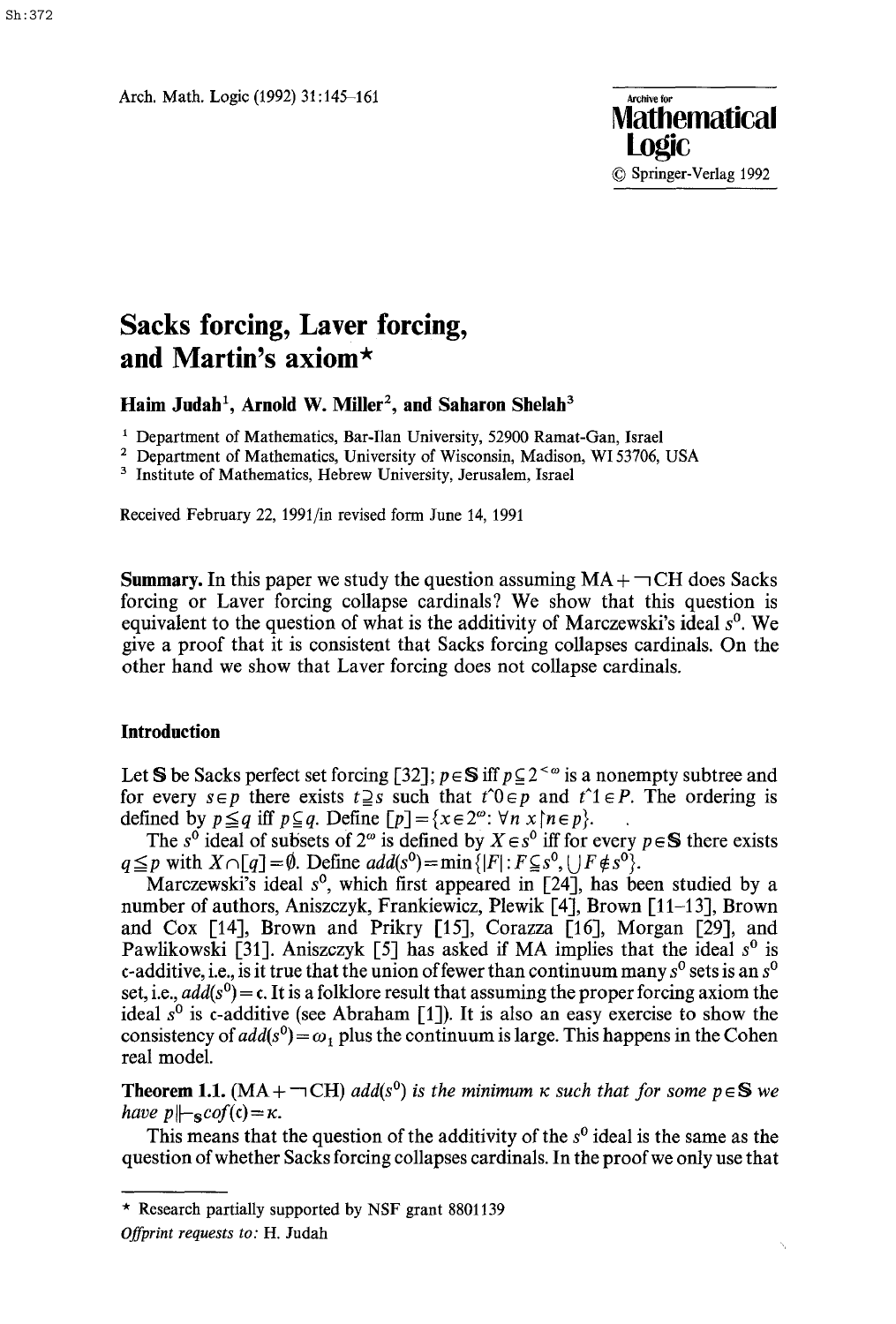r is regular and MA holds for countable posets. It is well known that Sacks forcing cannot blow up the continuum. In fact Sacks [32] showed that for every new element y of  $2^{\omega}$  there is a homeomorphism (with perfect domain and range) coded in the ground model which maps the Sacks real to y.

Question: Is it consistent with ZFC that  $c = \omega_2$ ,  $add(s^0) = \omega_1$ , and S does not collapse c?

Question (Laver): Does  $\mathfrak{d} = \aleph_1$  imply that S collapses c to  $\mathfrak{d}$ ?

The remainder of the section is concerned with three other cardinals associated with the ideal of  $s^0$ -sets. These cardinals have been extensively studied for the ideals of measure and category, see for example Judah and Shelah [19].

*non*  $(s^0) = \min\{|X| : X \notin s^0, X \subseteq 2^{\omega}\}.$ 

 $cov(s^0) = \min\{|F|: F \subseteq s^0, \bigcup F = 2^{\omega}\}.$ 

 $cof(s^0) = \min\{|F|: F \subseteq s^0 \text{ and } \forall A \in s^0 \exists B \in FA \subseteq B\}.$ 

Note that  $\text{non}(s^0) = c$ , since any small set of reals is in  $s^0$ .

In Veličković's model [36] he gets MA,  $\epsilon = \omega_2$ , and  $cov(s^0) = \omega_1$ . The same is true in the model of Theorem 2.1.

**Theorem 1.2.** *It is relatively consistent with ZFC that*  $c = \omega_2 = cov(s^0)$  *and*  $add(s^0) = \omega_1$ .

Fremlin noted that  $cof(s^0) > c$ . Theorem 1.3 slightly improves this.

## **Theorem 1.3.**  $cof(cof(s^0)) > c$ .

This argument also produces an  $s^0$  set of cardinality c (Gurevich and Shelah [18] see also [28]). Pierre Matet [25] has also proved a similar result for  $cof(r^0)$ where  $r^0$  is the ideal of Ramsey null sets.

So we get (in ZFC) that

 $\omega_1 \leq add(s^0) \leq cov(s^0) \leq c = non(s^0) < cof(cof(s^0)) \leq cof(s^0) \leq 2^c$ .

The remaining two theorems in this section are easy consistency results to indicate that the inequality

$$
c < cof(cof(s^{0})) \leq cof(s^{0}) \leq 2^{c}
$$

is best possible. For simplicity of notation we only consider models of CH.

**Theorem 1.4.** Let  $V \models GCH$ ,  $\kappa$  *any cardinal of cofinality greater than*  $\omega_1$ *, and let*  $\mathbb{P}$ *be the partial order of countable functions from*  $\kappa$  *to*  $\omega_1$ *. If G is P-generic over V,* then  $V[G] = \alpha_1 = \alpha$  and  $cof(s^0) = 2^{\omega_1} = \kappa^2$ . So, for example, it is consistent that  $\omega_2 = cof(cof(s^0)) < cof(s^0) = N_{\omega_2}.$ 

**Theorem 1.5.** Let V be a model of CH and  $\kappa$  be any regular cardinal with  $\omega_1 < \kappa \leq 2^{\omega_1}$ . *Then there exists a generic extension V*[G] (with same cardinals and function  $2^{\lambda}$ ) in *which cof*( $s^0$ ) =  $\kappa$ .

In Sect. 2 we show that it is consistent with  $MA + \neg CH$  that the additivity of the  $s^0$  ideal is  $\omega_1$ , (equivalently Sacks forcing collapses the continuum.)

**Theorem 2.1.** It is consistent with  $MA + \neg CH$  that the ideal of s<sup>0</sup> sets is not  $\omega_1$ -additive.

This result was also obtained independently by Velickovic [36] about the same time. Velickovic starts with a model of PFA and forces to kill the additivity of the  $s^0$ ideal and proves that his forcing does not add any new subsets of  $\omega_1$ .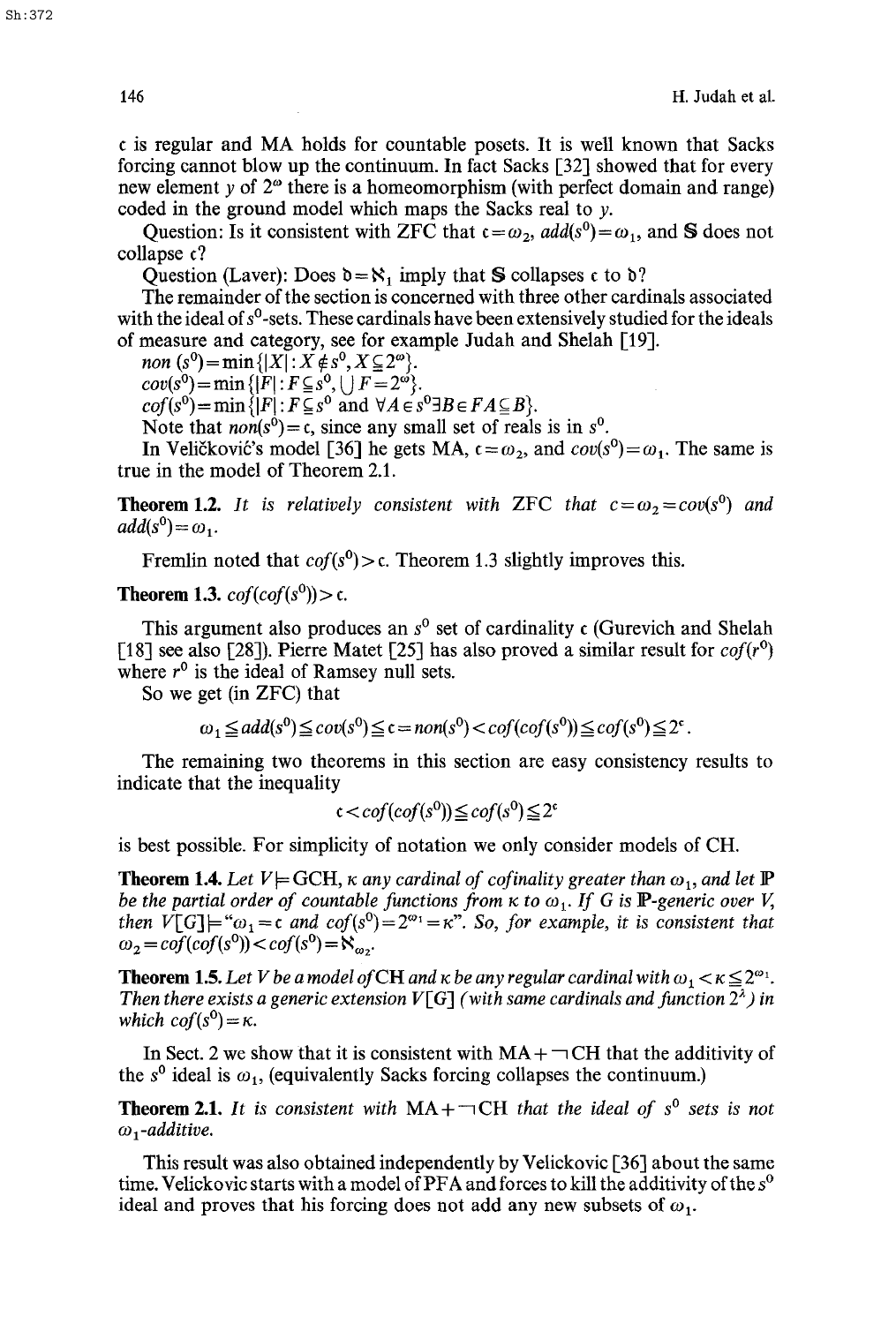It is clear from the construction that c can be made arbitrarily large, but for simplicity we make it  $\omega_2$ . It is not clear that  $add(s^0)$  can be made anything we want. We assume the reader is familiar with the usual proof of the consistency of MA (see Kunen  $[21]$ ).

A similar theorem has been proved for Silver forcing by Steprans [35]. For Silver forcing the ideal analogous to  $s^0$  is the Mycielski ideal [30].

The technique we use is based on an unpublished proof of Kunen who showed that MA +  $\neg$  CH does not settle the existence of ( $\omega^*$ , c)-gaps or ( $c^*$ , c)-gaps. Kunen [22] also uses this argument in his proof that it is possible for  $\aleph_{\omega}$ , to be the first cardinal for which MA fails. It has also been used to prove other statements are independent of  $MA + \neg CH$ , see Abraham et al. [2], Abraham and Todorcevic [3], Devlin [17], and Steprans [35].

Kunen's idea can be summarized as follows. To get the consistency of  $MA + \neg CH + P$  where P is some statement, do a ccc iteration of small ccc posets. At each step you either force with a *ccc* poset Q which preserves the statement P or you force with a *ccc* poset R which destroys the ccc-ness of Q but preserves statement P. In either case you have taken care of Q and preserved statement P.

Section 3 is about Laver forcing **L**. Conditions in **L** are subtrees  $p \subseteq \omega^{\lt \omega}$  with the property that there exists a node  $s \in p$  called its root such that:

1. for every  $t \in p$  either  $t \subseteq s$  or  $s \subseteq t$ ,

2. for every  $t \in p$  if  $s \subseteq t$ , then the set  $split(p, t) = \{n \in \omega : t \cap t \in p\}$  is infinite.

The order relation is given by subset. This forcing was used by Laver [23] to prove the consistency of the Borel conjecture.

# Theorem 3.1. *Assume* MA. *Then II. does not collapse cardinals.*

Analogously to the s<sup>0</sup> sets we can define the Laver null sets  $l^0$  to be all  $X \subseteq \omega^{\omega}$ such that for every  $p \in \mathbb{L}$  there exists  $q \leq p$  with  $q \in \mathbb{L}$  such that  $\lceil q \rceil \cap X = \emptyset$ . It is easy to see the Theorem 3.1 also shows that MA implies that  $add(l^0) = c$ .

The corresponding theorem for Mathias forcing [26] is easy to prove. The fact that the additivity of the ideal of Ramsey null sets is greater than  $\omega_1$  under  $MA + \neg CH$  plays a key role in Silver's proof [34] that analytic sets are completely Ramsey.

In Sect. 4 we consider a notion of forcing which is half-way in between Sacks forcing  $S$  and Laver forcing  $\mathbb{L}$ . This forcing is often called superperfect tree forcing or rational perfect set forcing, see Kechris [20], Miller [27], Blass and Shelah [9], and Blass [10].

Let  $\mathbb F$  be superperfect tree forcing which we define as follows. For p a subtree of  $\omega^{\lt}\omega$  define the splitting nodes of p:

$$
splitnodes(p) = \{ s \in p : \exists^{\infty} n \in \omega \; s \land n \in p \} .
$$

Define  $p \in \mathbb{F}$  iff

1. *p* is a nonempty subtree of  $\omega^{\lt \omega}$ ,

2. splitnodes(p) is dense in p, i.e.,  $\forall s \in p \exists t \in \text{splitnodes}(p)$  with  $t \geq s$ , and

3. if any node in  $p$  splits it is a splitting node, i.e., if there exists more than one  $n \in \omega$  such that  $\hat{s}n \in p$ , then there are infinitely many  $n \in \omega$  such that  $\hat{s}n \in p$ .

Theorem 4.1. *Assume* MA. *Then IF does not collapse cardinals.*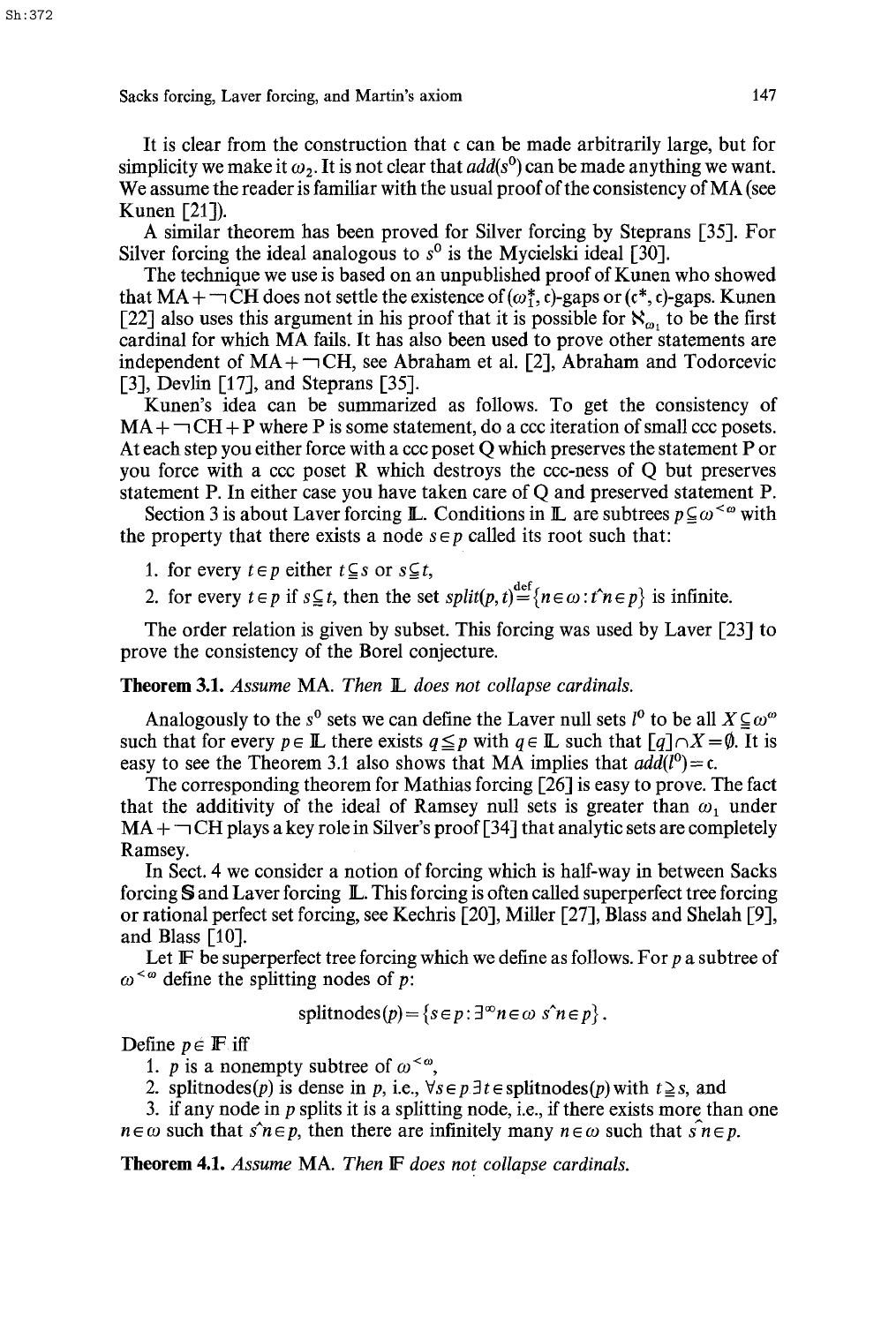As is the case with Ramsey null and Laver null sets, MA implies that *add*( $f^0$ ) = c, where  $f^0$  is the ideal of all subsets  $X \subseteq \omega^\omega$  such that for every  $p \in \mathbb{F}$  there exists  $q \leq p$ with  $q \in \mathbb{F}$  such that  $\lbrack q \rbrack \cap X = \emptyset$ .

It seems in general that MA can only handle those forcing which have some kind of infinite splitting going on, e.g. Mathias, Laver, superperfect whereas for those whose conditions are compact, e.g. Sacks, Silver, it is consistent with MA that they collapse the continuum.

In the appendix we solve a problem posed by M. Foreman.

#### **1 Sacks forcing and Marezewski's ideal**

Let S be Sacks perfect set forcing,  $p \in S$  iff  $p \subseteq 2^{< \omega}$  is a nonempty subtree and for every  $s \in p$  there exists  $t \geq s$  such that  $t \in p$  and  $t \in p$ . The ordering is defined by  $p \leq q$  iff  $p \subseteq q$ . Define  $[p] = \{x \in 2^\omega : \forall nx \mid n \in p\}.$ 

The s<sup>o</sup> ideal of subsets of 2<sup> $\omega$ </sup> is defined by  $X \in s^0$  iff for every  $p \in S$  there exists  $q \leq p$  with  $X \cap [q] = \emptyset$ .

$$
add(s^0) = \min\left\{ |F|: F \subseteq s^0, \bigcup F \notin s^0 \right\}.
$$

**Theorem 1.1.** ( $MA + \neg CH$ ) *add*(s<sup>0</sup>) is the minimum  $\kappa$  such that there exists  $p \in S$  such *that*  $p \left| \neg \text{cof}(\mathfrak{c}) \right| = \kappa$ .

*Proof.* We will need the following lemma.

**Lemma 1.1.** *Suppose that*  $D \subseteq S$  *is open and dense, then there exists*  $A \subseteq D$  *a maximal antichain with the property that for every*  $p \in S$  *if*  $[p] \subseteq \bigcup_{q \in A} [q]$ *, then there exists*  $A' \subseteq F$  $A \subseteq S$  *and that*  $F \cap C$  *ii*  $F \cap A$  $A' \in [A]^{<\epsilon}$  such that  $[p] \subseteq \bigcup_{q \in A'} [q]$ .  $q \in A$ 

*Proof.* Let  $S = \{q_\alpha : \alpha < c\}$ . Build  $A = \{p_\alpha : \alpha < c\}$  and  $\{x_\alpha : \alpha < c\} \subseteq 2^\omega$  by induction on  $\alpha$ . At stage  $\alpha$  if  $[q_{\alpha}]$  is not covered by  $\bigcup_{\beta \leq \alpha} [p_{\beta}]$ , then choose  $x_{\alpha} \in [q_{\alpha}] \setminus \bigcup_{\beta \leq \alpha} [p_{\beta}]$ otherwise let  $x_{\alpha} = x_0$ . If  $q_{\alpha}$  is compatible with some  $p_{\beta}$  then let  $p_{\alpha} = p_0$ . Otherwise since a perfect set can be divided into perfectly many disjoint perfect sets it is possible to find  $p_{\alpha} \leq q_{\alpha}$  such that  $[p_{\alpha}]$  is disjoint from  $\{x_{\beta} : \beta \leq \alpha\}$ .  $\square$ 

Now suppose  $\left| -cof(c) = \kappa$ . We show  $add(s^0) \leq \kappa$ . Let

$$
\Vdash_{\mathbb{S}} \mathscr{F} : \kappa \to \mathfrak{c} \text{ is cofinal}^n.
$$

For each  $\alpha < \kappa$  let

$$
D_{\alpha} = \{p \in \mathbb{S} : \exists \beta p \mid \neg \tau(\alpha) = \beta\}.
$$

Let  $A_{\alpha} \subseteq D_{\alpha}$  be the antichains obtained from the lemma. And let

$$
X_{\alpha} = 2^{\omega} \bigcup_{p \in A_{\alpha}} [p].
$$

Since  $A_{\alpha}$  is a maximal antichain it is easy to see that  $X_{\alpha}$  is an s<sup>o</sup> set. Now suppose that c is regular and  $\kappa < c$ . We claim that  $X = \bigcup X_\alpha$  is not an s<sup>o</sup> set. If it is, we must have  $[p]\cap X=\emptyset$  for some  $p\in S$ . But this implies that  $[p]\subseteq \bigcup_{q\in A_{\alpha}} [q]$  for each  $\alpha$  so there exists  $A'_\alpha \subseteq A_\alpha$  of cardinality less than c such that  $[p] \subseteq \bigcup_{q \in A_\alpha} [q]$ . By the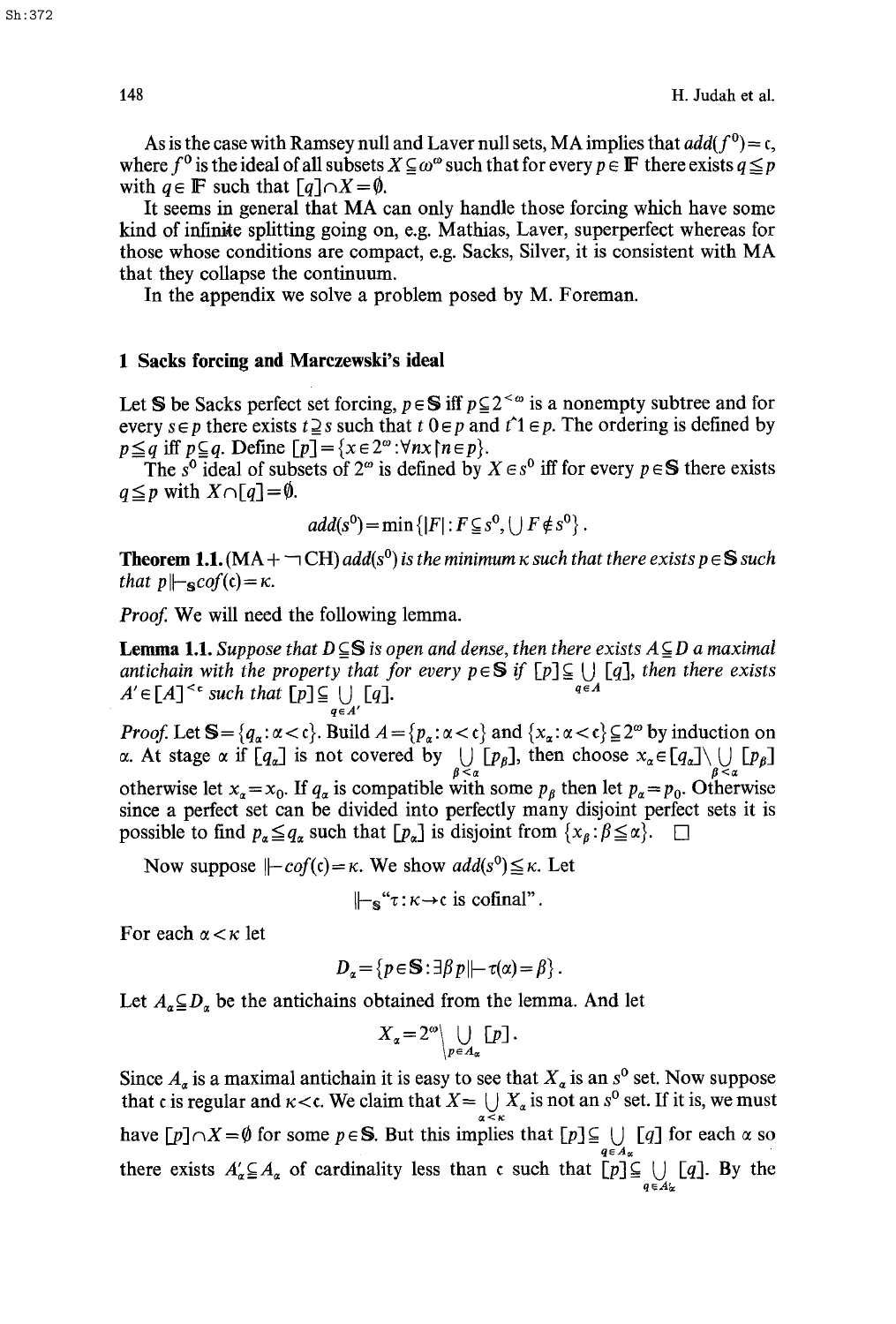definition of  $D_{\alpha}$  this means there exists  $Y_{\alpha}$  of cardinality less than c such that

$$
p \,\|\, \forall \alpha < \kappa \ \tau(\alpha) \in \widehat{Y}_{\alpha} \, .
$$

This contradicts the fact that  $\tau$  is a cofinal map.

For the other direction suppose that  $add(s^0) = \kappa$  and suppose for contradiction that  $\|\text{-s}cof(t)\|>\kappa$ . We can assume  $\kappa < \epsilon$ . Let  $X_{\alpha}$  be  $s^0$  sets such that

$$
X=\bigcup_{\alpha<\kappa}X_\alpha
$$

is not  $s^0$ . Working below the appropriate  $p^*$  (namely, some witness to the fact  $X \notin S^0$ , we have that every p satisfies  $[p] \cap X = \emptyset$ . Let  $D_{\alpha} = \{p \in S : [p] \cap X_{\alpha} = \emptyset\}$ . It is easy to see that  $D_{\alpha}$  is open dense. Let  $A_{\alpha} \subseteq D_{\alpha}$  be any maximal antichain. Let  $S = \{p_\alpha : \alpha < \mathfrak{c}\}\)$  be listed without repetitions and define an S name  $\tau : \kappa \to \mathfrak{c}$  by  $\tau(\alpha)$  is the unique  $\beta$  such that  $p_{\beta} \in G \cap A_{\alpha}$  where G is the **S**-generic filter. Since the cofinality of c is greater than  $\kappa$  in the extension, we can find  $\beta < c$  and  $p \in S$  such that

$$
p\,\|\!-\!\forall\alpha\!<\!\kappa\;\tau(\alpha)\!<\!\beta\,.
$$

Let  $H = \{p_\alpha : \alpha < \beta\}$ . Clearly for every  $r \leq p$  and  $\alpha < \kappa$  there exists  $q \in A_\alpha \cap H$  which is compatible with r. Define for  $s \in p$ ,  $p_s = \{t \in p : s \subseteq t \text{ or } t \subseteq s\}$ . For a fixed  $\alpha$ , there are two possibilities:

1. for every  $q \in A_n \cap H$  the set  $\lceil q \rceil \cap \lceil p \rceil$  is nowhere dense in  $\lceil p \rceil$ , or

2. there exists  $q \in A_n \cap H$  such that for some  $s \in p$  we have  $p_s \leq q$ .

But (1) is impossible, since by MA we could find a perfect  $r \leq p$  such that for every  $q \in A_{\alpha} \cap H$  we have  $[r] \cap [q] = \emptyset$ . Also (1) is impossible for any  $p_s$  in place of p. Hence we can find  $E_a \subseteq p$  such that for every  $s \in E_a$  there exists  $q \in A_a$  such that  $p_s \leq q$ and  $E_a$  is a dense set of nodes in p, i.e. for every  $t \in p$  there exists  $s \supseteq t$  with  $s \in E_a$ .

Consider the forcing notion:

$$
\mathbb{P} = \{(F, n) : \emptyset + F \subseteq p \cap 2^n\}
$$

and ordered by  $(F, n) \leq (F', n')$  iff  $n \geq n'$  and  $F' = \{s \mid n' : s \in F\}$ . Since  $\mathbb P$  is countable, forcing with it is the same as Cohen real forcing. Given  $G$  a  $\mathbb{P}\text{-filter}$  let

$$
r=\bigcup\left\{F:\exists n\left(F,n\right)\in G\right\}.
$$

It is easy to write down countably many dense sets which will guarantee that  $r \in S$ . Also  $\kappa$  many dense sets which will make it true that for every  $\alpha < \kappa$  there exists  $n < \omega$ for every  $s \in r \cap 2^n$  there exists  $q \in A_\alpha$  with  $r_s \leq q$ . But this implies that for every  $\alpha$ 

$$
[r] \subseteq \bigcup_{q \in A_{\alpha}} [q]
$$

and so  $[r] \cap \bigcup_{\alpha \leq \kappa} X_{\alpha} = \emptyset$ . This contradiction finishes the proof of Theorem 1.1.  $\Box$ 

Three other cardinal functions of an ideal I are *non, coy,* and *col:* 

$$
non(I) = \min \{|X| : X \notin I, X \subseteq 2^{\omega}\},
$$
  
\n
$$
cov(I) = \min \{|F| : F \subseteq I, \bigcup F = 2^{\omega}\},
$$
  
\n
$$
cof(I) = \min \{|F| \subseteq I \text{ and } \forall A \in I \exists B \in F, A \subseteq B\}.
$$

**Theorem 1.2.** *It is relatively consistent with ZFC that*  $c = \omega_2 = cov(s^0)$  *and*  $add(s^0) = \omega_1.$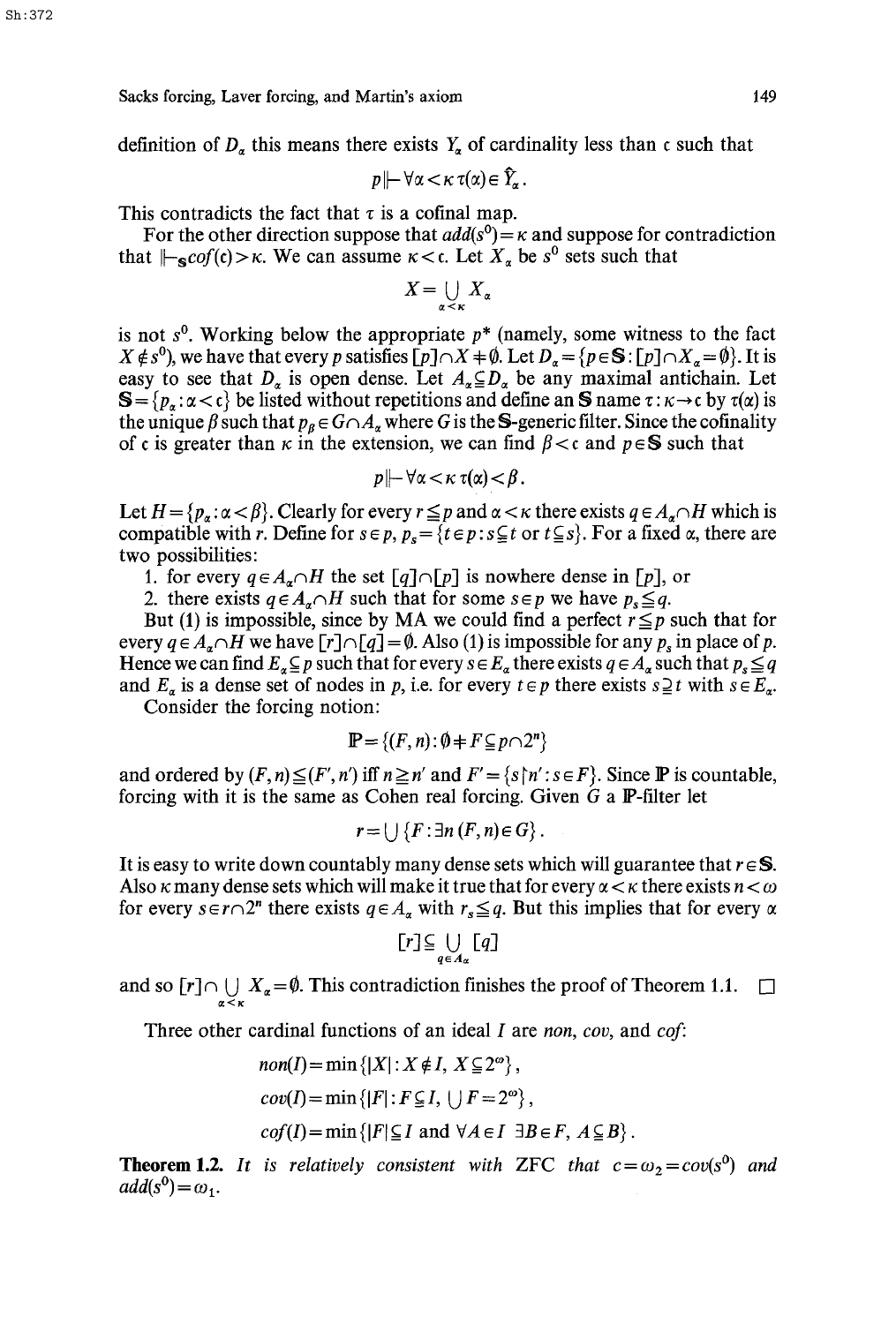*Proof.* The iterated Sacks forcing model is described in Baumgartner-Laver [8]. It is obtained by starting with a ground model which satisfies CH and then iterating  $\mathbf{S} \omega_2$  times with countable supports. The continuum ends up being  $\omega_2$  and no cardinals are collapsed.

The fact that  $a\overline{d}(s^0) = \omega_1$  follows from half of the proof of Theorem 1.1 and the theorem (proved in [8]) that Sacks forcing over  $V_{\omega_2}$  collapses  $\omega_2$ .

To see that  $cov(s^0) = \omega_2$  let  $V_a$  for  $\alpha \leq \omega_2$  be the iteration sequence. Let

 $\langle X_{\alpha}:\alpha<\omega_1\rangle\in V_{\omega_2}$ 

be s<sup>0</sup> sets. In  $V_{\omega_2}$  let  $f_{\alpha}:\mathbb{S}\to\mathbb{S}$  be such that for every  $p\in\mathbb{S}$   $f_{\alpha}(p)\leq p$  and  $[f_{\alpha}(p)] \cap X_{\alpha} = \emptyset$ . Since the iteration has the  $\omega_2$  chain condition by a Lowenheim-Skolem argument it is possible to find  $\gamma < \omega_2$  so that

$$
\langle f_{\alpha} | \mathbf{S}^{V_{\gamma}} : \alpha < \omega_1 \rangle \in V_{\gamma}.
$$

But, we claim the  $\gamma^{\text{th}}$  Sacks real  $x_{\gamma}$  is not in  $\bigcup_{\alpha \leq \omega_1} X_{\alpha}$ . If it was, then for some condition  $p \in \mathbb{P}_{y, \omega_2}$  and some  $\alpha < \omega_1$  we would have:

*pl}-x~X~.* 

But letting  $q = p(y) \in S$  and letting  $r(y) = f_q(q)$  and  $r(\beta) = p(\beta)$  for  $\beta > y$  we see that

 $r \mapsto x_{\nu} \notin X_{\alpha}$ .  $\Box$ 

**Theorem 1.3.**  $cof(cof(s^{0})) > c$ .

*Proof.* Let  $\kappa = cof(s^0)$  and  $\{Y_\alpha : \alpha < \kappa\} \subseteq s^0$  be a cofinal family. Let

 ${p_\alpha:\alpha<\mathfrak{c}}$ 

be all perfect subsets of  $2^{\omega} \times 2^{\omega}$ ,

$$
\{x_{\alpha} : \alpha < \mathfrak{c}\} = 2^{\omega}, \quad \text{and} \quad L_{\alpha} = \{(x_{\alpha}, y) : y \in 2^{\omega}\}.
$$

Build  $q_a \subseteq L_a$  perfect such that for every  $\beta < \alpha$  if  $p_\beta \cap L_a$  is countable, then  $q_a$  is disjoint from  $p_{\beta}$ . This is easily done since any perfect set splits into c many disjoint perfect sets. Now we assume for contradiction that  $cof(\kappa) \leq c$ . Let  $F: c \rightarrow \kappa$  have unbounded range. Since  $\kappa = cof(s^0)$  for each  $\beta < \epsilon$  the set

$$
\{Y_{\alpha}\cap q_{\beta}:\alpha\!<\!F(\beta)\}
$$

is not cofinal in the s<sup>o</sup> subsets of  $q_\beta$ . So there exists an s<sup>o</sup> set  $Z_\beta \subseteq q_\beta$  such that  $Z_\beta$  is not covered by any  $Y_\alpha$  with  $\alpha < F(\beta)$ . Then  $Z = \bigcup_{\beta < \epsilon} Z_\beta$  is not covered by any  $Y_\alpha$ , so it suffices to see that Z is an s<sup>0</sup> set. Let  $p \subseteq 2^\omega \times 2^\omega$  be any perfect set. If  $p \cap L_\beta$  is uncountable for any  $\beta$ , then let  $q \subseteq p \cap L_\beta$  be perfect such that  $q \cap Z_\beta = \emptyset$ , then  $q \cap Z = \emptyset$ . Otherwise  $p \cap L_{\beta}$  is countable for every  $\beta$ . If  $p = p_{\alpha}$ , then by construction  $q_{\beta} \cap p_{\alpha} = \emptyset$  for every  $\beta \geq \alpha$ . It follows that

$$
(p\cap Z)\subseteqq\left(p\cap\bigcup_{\beta\prec\alpha}L_{\beta}\right).
$$

But  $p \cap (\bigcup_{\beta < \alpha} L_{\beta})$  is a set of cardinality less than c and so there exists  $q \subseteq p$  perfect such that  $q \cap (\bigcup_{\beta < \alpha} L_{\beta}) = \emptyset$ , and hence  $q \cap Z = \emptyset$ .  $\square$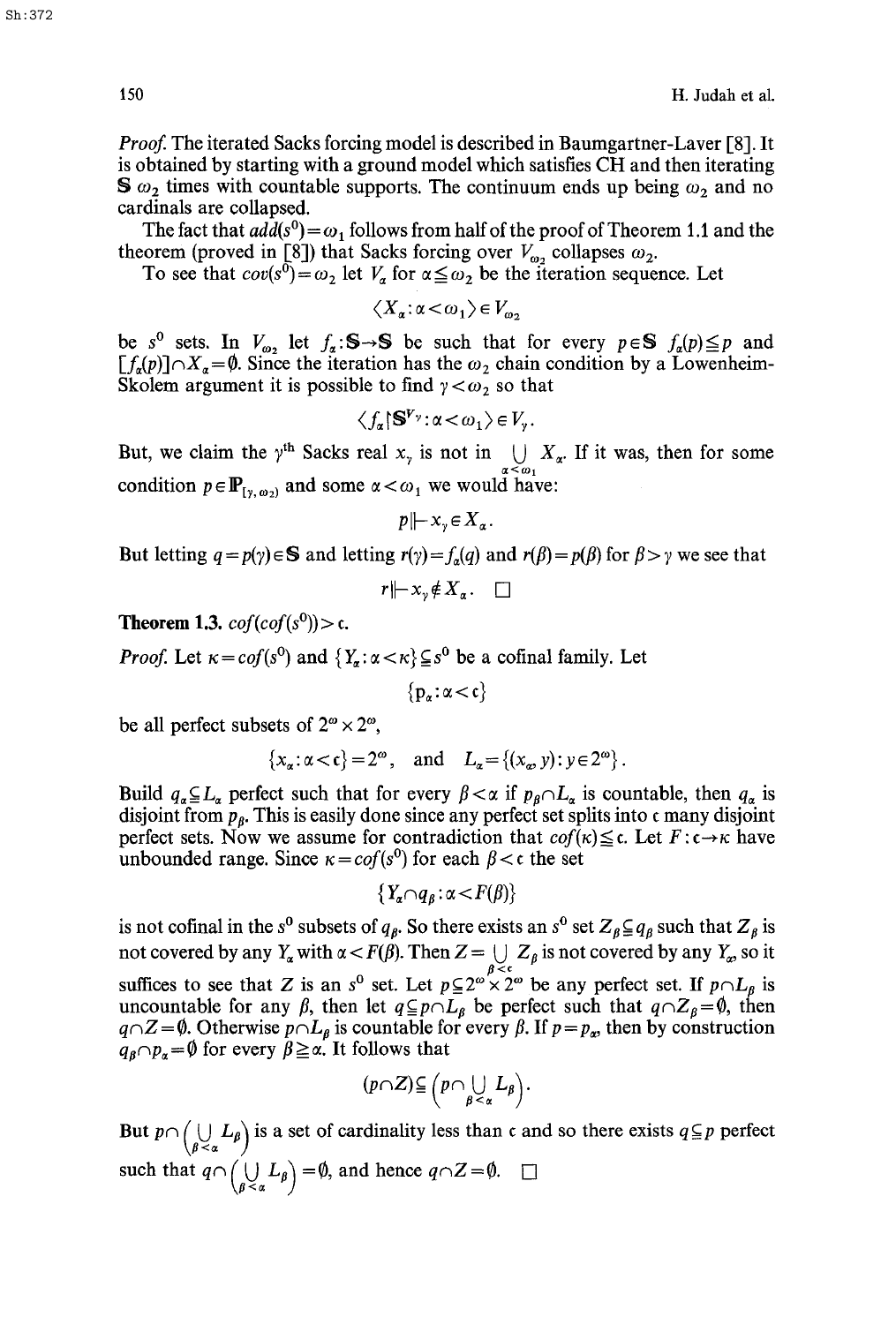**Theorem 1.4.** Let  $V \models GCH$ ,  $\kappa$  any cardinal of cofinality greater than  $\omega_1$ , and let  $\mathbb P$ *be the partial order of countable functions from*  $\kappa$  *to*  $\omega_1$ *. If G is P-generic over V, then*  $V[G] = \omega_1 = c$  *and*  $cof(s^0) = 2^{\omega_1} = \kappa$ . *So, for example, it is consistent that*  $\omega_2 = cof(cof(s^0)) < cof(s^0) = N_{\omega_2}.$ 

*Proof.* Countably closed forcing does not add any reals. By the usual chain condition argument and decomposition as a product forcing it is enough to see:

If  $G: \omega_1 \rightarrow \omega_1$  is  $\omega_1^{< \omega_1}$ -generic over V then in  $V[G]$  there exists an  $s^0$  set X which is not covered by any  $s^0$  set in V.

By a similar construction as in the proof of Theorem 1.3 we can find in  $V$ disjoint perfect sets  $q_{\alpha}$  for  $\alpha < \omega_1 = \epsilon$  such that any  $X \subseteq 2^{\omega}$  which meets each  $q_{\alpha}$  in a singleton is an s<sup>o</sup>-set. Now just use the generic function  $G: \omega_1 \rightarrow \omega_1$  to pick out a single element of each  $q_{\sigma}$ .

**Theorem** 1.5. *Let V be a model of* CH *and tr be any regular cardinal with*   $\omega_1 < \kappa \leq 2^{\omega_1}$ , then there exists a generic extension  $V[G]$  (with same cardinals and *function*  $2^{\lambda}$ *) in which cof(s<sup>0</sup>)* =  $\kappa$ .

*Proof.* To bring down  $cof(s^0)$  but leave 2<sup> $\epsilon$ </sup> large, force with the following partial order  $\mathbb{P}$ :

 $(X, f) \in \mathbb{P}$  iff

1.  $X \in s^0$ ,

2.  $f: S \rightarrow S$  is a countable partial function, and

*3.*  $\forall p \in domain(f)$   $f(p) \leq p$  and  $\lceil f(p) \rceil \cap X = \emptyset$ .

The ordering on  $\mathbb P$  is defined by  $(X', f') \leq (X, f)$  iff  $X' \supseteq X$  and  $f' \supseteq f$ . Clearly  $\mathbb P$  is countably closed and two elements of  $\mathbb P$  with the same f are compatible, so it is  $\omega_1$ -centered. It is also true that it is well met, i.e. infimums exist.

Now define  $\mathbb{P}_{\omega}^{\omega_1}$  to be those elements of  $p \in \mathbb{P}^{\omega_1}$  with countable support, i.e. there are at most countably many  $\alpha < \omega_1$  such that  $p(\alpha) + (\emptyset, \emptyset)$ . It is easy to see that forcing with  $\mathbb{P}_{\omega}^{\omega_1}$  adds an  $\langle f_a: \alpha < \omega_1 \rangle$  such that if

$$
X_{\alpha} = 2^{\omega} \bigcup_{p \in \mathbf{S}} [f_{\alpha}(p)]
$$

then each  $X_{\alpha} \in S^0$  and for every  $Y \in S^0 \cap V$  there exists  $\alpha < \omega_1$ , such that  $Y \subseteq X_{\alpha}$ . Now just like in the usual proofs of Generalized Martin's Axiom, see [33, 37], or  $[7]$ , we iterate forcing with  $\mathbb{P}_{\omega}^{\omega_1} \kappa$  many times with countable supports. Since cofinally often we add a function  $f:\omega_1\rightarrow\omega_1$  which is  $\omega_1^{ $\omega_1}$  generic, by the argument of$ Theorem 1.4 we see that  $cof(s^0) \geq \kappa$ . Since the iteration satisfies the  $\omega_2$  chain condition, any subset of  $2^\omega$  appears at some intermediate stage, and is covered by one of the generic s<sup>0</sup> sets. Hence  $cof(s^0) \leq \kappa$ .

### **2 Martin's axiom and Marczewski's ideal**

In this section we start with a model satisfying the continuum hypothesis and by an inductive construction, we will get a model for Martin's axiom where the Marczewski's ideal,  $s^0$ , is not  $\omega_1$  additive.

**Theorem 2.1.** It is consistent with  $MA + \neg CH$  that the ideal of  $s^0$  sets is not  $\omega_1$ -additive.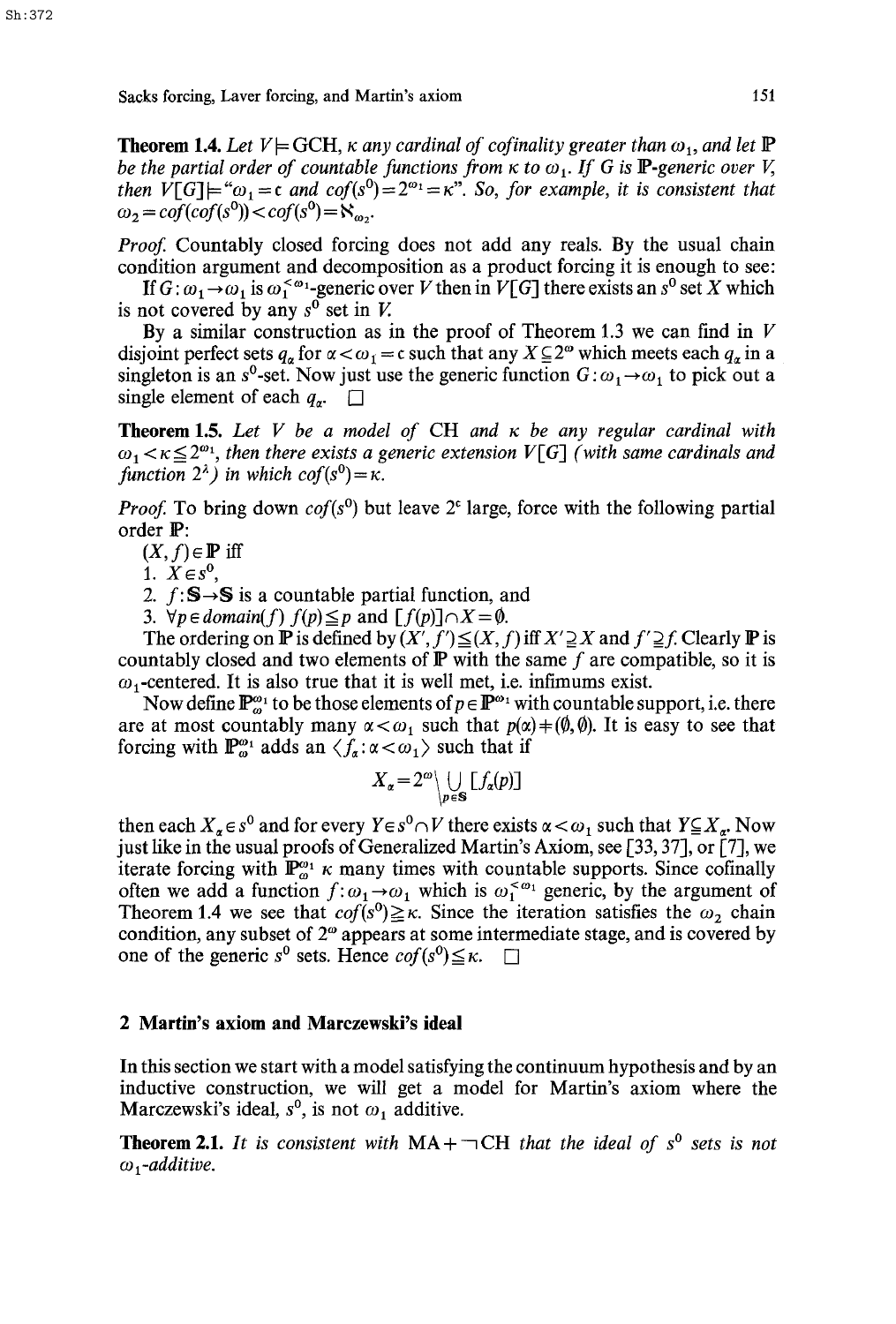*Proof.* Recall that  $[T] = \{x \in 2^{\omega} : \forall n < \omega \}$   $n \in T$ .

Define  $\langle T_i : j \langle \zeta \rangle$  where  $\zeta \leq \omega$ , and each  $T_i \in S$  satisfying:

(\*)  $\langle T_i : j \langle \zeta \rangle$ : Given  $\langle F_{\alpha} : \alpha \langle \omega_1 \rangle$  pairwise disjoint finite subsets of  $\zeta$  there exists  $\alpha + \beta$  such that  $\forall i \in F_{\alpha} \forall j \in F_{\beta}$  [T<sub>i</sub>]  $\cap$  [T<sub>i</sub>] =  $\emptyset$ .

The Construction: By induction on  $\zeta \leq \omega_2$  we shall

1. define  $\langle P_i, Q_i : j \le \zeta, i \le \zeta \rangle$  a finite support iteration of ccc forcing notions with as usual  $P_{\zeta + 1} = P_{\zeta} * Q_{\zeta}$ ,

2. define  $\langle T_j : j < \zeta \rangle \in V^{r_{\zeta}}$  such that  $V^{r_{\zeta}} \models (*) \langle T_j : j < \zeta \rangle$ ,

3. make sure that  $\{T_j : j < \omega_2\}$  is dense in  $\mathbf{S} \cap V^{P_{\omega_2}}$ , and

4. make sure that  $\overline{MA}$  holds in  $V^{P_{\omega_2}}$ .

In order to make MA true we list all possible  $P_{\omega_2}$  names for posets of cardinality  $\omega_1$  say  $R_t$  for  $\zeta < \omega_2$ . We then apply Lemma 2.2 to the ground model  $V^{P_\zeta}$  to get either that forcing with  $\mathbb{P}_{\zeta} * R_{\zeta}$  satisfies  $(*)\langle T_j : j < \zeta \rangle$  or there exists Q such that forcing with  $P_\zeta * Q$  satisfies  $(*)\langle T_j:j\langle \zeta \rangle$  and  $R_\zeta$  does not have ccc. Let  $T'_\zeta$  be any element of  $S \cap V^{\tilde{P}_{\xi}}$ . However make sure that at the end we have  $\{T'_{\xi} : \zeta < \omega_2\}$  is dense in  $\mathbf{S} \cap V^{T_{\infty}}$ ; because  $T_{\zeta} \leq T_{\zeta}$  [see (\*\*) below] this ensures that  $\{T_{\zeta} : \zeta < \omega_2\}$  is dense. Note that since  $Q_{T_{\xi}}$  (defined below) is a countable poset it cannot destroy (\*) nor can adding one tree destroy (\*).

We then let  $Q_{\zeta} = R * Q_{T_{\zeta}}$  or  $Q_{\zeta} = Q * Q_{T_{\zeta}}$  which ever preserves (\*). This concludes the proof of Theorem 2.1.  $\Box$ 

**Lemma 2.1.** *In*  $V^{P_{\omega_2}}$  *the additivity of s<sup>0</sup> ideal is*  $\omega_1$ *, in fact cov*  $(s^0) = \omega_1$ *.* 

*Proof.* Choose  $\langle T_{i,j} \in \mathbb{S} : i \langle \omega_1, j \langle \omega_2 \rangle \rangle$  such that for each *i,j* there is a unique  $\zeta(i, j)$ such that  $T_{i,j} \subseteq T_{\{i,j\}}$  and also for each  $i < \omega_1$ 

$$
A_i = \{T_{i,j} : j < \omega_2\}
$$

is a maximal antichain in S. This is easy to do since the family  $\{T_t: \zeta < \omega_2\}$  is dense in S and every condition in S has a perfect set of incompatible extensions. If

$$
X_i = 2^{\omega} \bigcup_{T \in A_i} [T]
$$

then each  $X_i$  is an s<sup>o</sup>-set since  $A_i$  is a maximal antichain. But  $2^{\omega} = \bigcup_{i \leq \omega_i} X_i$ , since otherwise if  $x \in 2^{\omega} \setminus \bigcup_{i < \omega_1} X_i$ , then choosing  $F_{\alpha} = \{ \zeta(\alpha, \beta) \}$  where  $x \in [T_{\alpha, \beta}] \subseteq [T_{\zeta(\alpha, \beta)}]$ witness the failure of  $(*)$ .

The following lemma is the key to preserving  $(*)$  while at the same time making MA true.

**Lemma 2.2.** *Suppose*  $V = ((*) \langle T_i : j \langle \zeta \rangle), R$  *is ccc*", *and*  $V^k = ((*) \langle T_i : j \langle \zeta \rangle)$ ". *Then there exists a ccc partial order Q such that*  $V^{\mathcal{Q}}$  *= "(\*)*  $\langle T_i : j \langle \zeta \rangle$  *and R is not* ccc".

*Proof.* Let  $\langle F'_\alpha : \alpha < \omega_1 \rangle$  be R-names and  $r \in R$  such that

 $r \Vdash_{\mathbb{R}} \langle F'_\alpha : \alpha < \omega_1 \rangle$  is a counterexample to (\*)".

Let  $\langle r_a, F_a: \alpha < \omega_1 \rangle \in V$  be such that each  $r_a \leq r$  and

$$
r_{\alpha} \left| \left| -F_{\alpha}' - \check{F}_{\alpha} \right| \right|
$$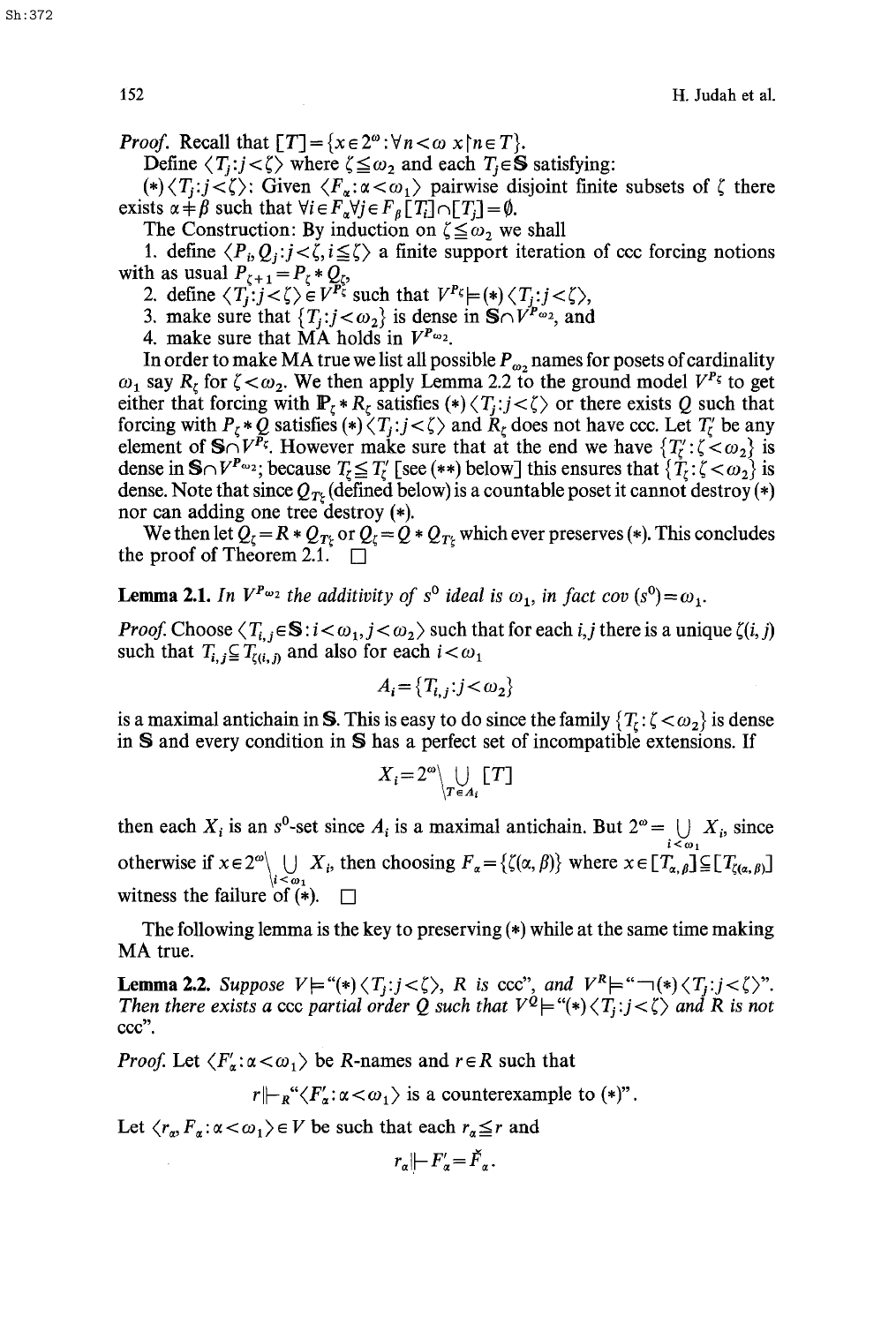For some  $A \in [\omega_1]^{m_1}$  we have that  $\langle F_{\alpha} : \alpha \in A \rangle$  is a  $\Delta$ -system. Note that root of this  $\Delta$ -system must be empty because if for some  $\alpha \neq \beta F_a \cap F_a \neq \emptyset$ , then  $r_a$  and  $r_g$  are incompatible. But  $R$  has the ccc.

Define Q to be the set of all  $q \in [A]^{<\omega_0}$  such that if  $\alpha + \beta \in q$ , then

$$
\forall i \in F_{\alpha} \ \forall j \in F_{\beta} \left[ T_i \right] \cap \left[ T_j \right] = \emptyset \, .
$$

Order Q by inclusion. Note that if  $q \in Q$  and  $\alpha, \beta \in q$  we have  $r_a$  and  $r_b$  are incompatible in R. Hence forcing with Q adds an uncountable antichain to R. So it is enough to prove the following two claims.

Claim *1. Q satisfies* ccc.

*Proof.* If not let  $\langle q_{\alpha} : \alpha < \omega_1 \rangle$  be pairwise incompatible. For some  $B \in [\omega_1]^{\omega_1}$  we have that  $\langle q_{\alpha} : \alpha \in \mathcal{B} \rangle$  forms a  $\Delta$ -system with root  $q^*$ . Now  $q_{\alpha} \cup q_{\beta} \in Q$  iff  $(q_{\alpha} \setminus q^*)$  $\bigcup (q_{\beta} \setminus q^*) \in Q$ . Therefore without loss of generality we may assume  $\langle q_{\alpha} : \alpha \in B \rangle$  are pairwise disjoint. If we let  $K_{\alpha} = \bigcup_{\delta \in q_{\alpha}} F_{\delta}$ , then  $\langle K_{\alpha} : \alpha \in B \rangle$  are pairwise disjoint. Therefore by applying (\*) in V, there are  $\alpha + \beta \in B$  satisfying

$$
\forall i \in K_{\alpha} \ \forall j \in K_{\beta} [T_i] \cap [T_j] = \emptyset
$$

and so  $q_a \cup q_b \in Q$ .  $\square$ 

Claim *2. Q preserves (\*).* 

*Proof.* Let  $q \in Q$  and  $\langle H'_\alpha : \alpha < \omega_1 \rangle$  be a Q-name such that such that

 $q \nightharpoonup_{q} \negthinspace \cdot \negthinspace \langle H'_a: \alpha \negthinspace < \negthinspace \cdot \negthinspace a_1 \rangle$  are pairwise disjoint finite subsets of  $\varphi$ .

Let  $\langle q_{\alpha}, H_{\alpha} : \alpha < \omega_1 \rangle \in V$  be such that  $q_{\alpha} \leq q$  and

 $q_{\sigma}$  |- " $H'_{\sigma}$  =  $\check{H}$ ".

Then for some  $B \in [\omega_1]^{\omega_1}$  the following form A-systems:  $\langle q_{\alpha} : \alpha \in B \rangle$  and  $\langle H_{\alpha}: \alpha \in B \rangle$ . By ccc of  $\overline{Q}$  we have that the root of  $\langle H_{\alpha}: \alpha \in B \rangle$  must be empty. Let  $q^*$ be the root of the q's so  $q_a \cap q_b = q^*$  for  $\alpha + \beta \in B$ . Now we define

$$
K_{\alpha} = \bigcup_{\delta \in q_{\alpha} \setminus q^*} F_{\delta} \cup H_{\alpha}.
$$

Since the H's and F's are pairwise disjoint families it is easy to find  $C \in [B]^{a_1}$  such that  $K_n$  for  $\alpha \in C$  are pairwise disjoint.

Hence by (\*) in V there exists  $\alpha \neq \beta \in C$  such that

$$
\forall i \in K_{\alpha} \ \forall j \in K_{\beta} [T_i] \cap [T_i] = \emptyset.
$$

But this means that  $q_a \cup q_b \in Q$  and

$$
q_{\alpha} \cup q_{\beta} \left| \left| -\rho^{(1)} \forall i \in H'_{\alpha} \right| \forall j \in H'_{\beta} \left[ T_{i} \right] \cap \left[ T_{j} \right] = \emptyset^{n}.
$$

Since we started with an arbitrary condition and name we have  $(*)$  holds in  $V^{\mathcal{Q}}$ . Hence Claim 3 is proven and this finishes the proof of Lemma 2.2.

Next we show that property  $(*)$  is preserved at limit stages. Note that  $(*)$  is trivially preserved at stage  $\omega_2$ . The preservation of (\*) at stages of cofinality  $\omega_1$  is more delicate and requires that we specify the details of exactly how we pick the trees  $T_i$ .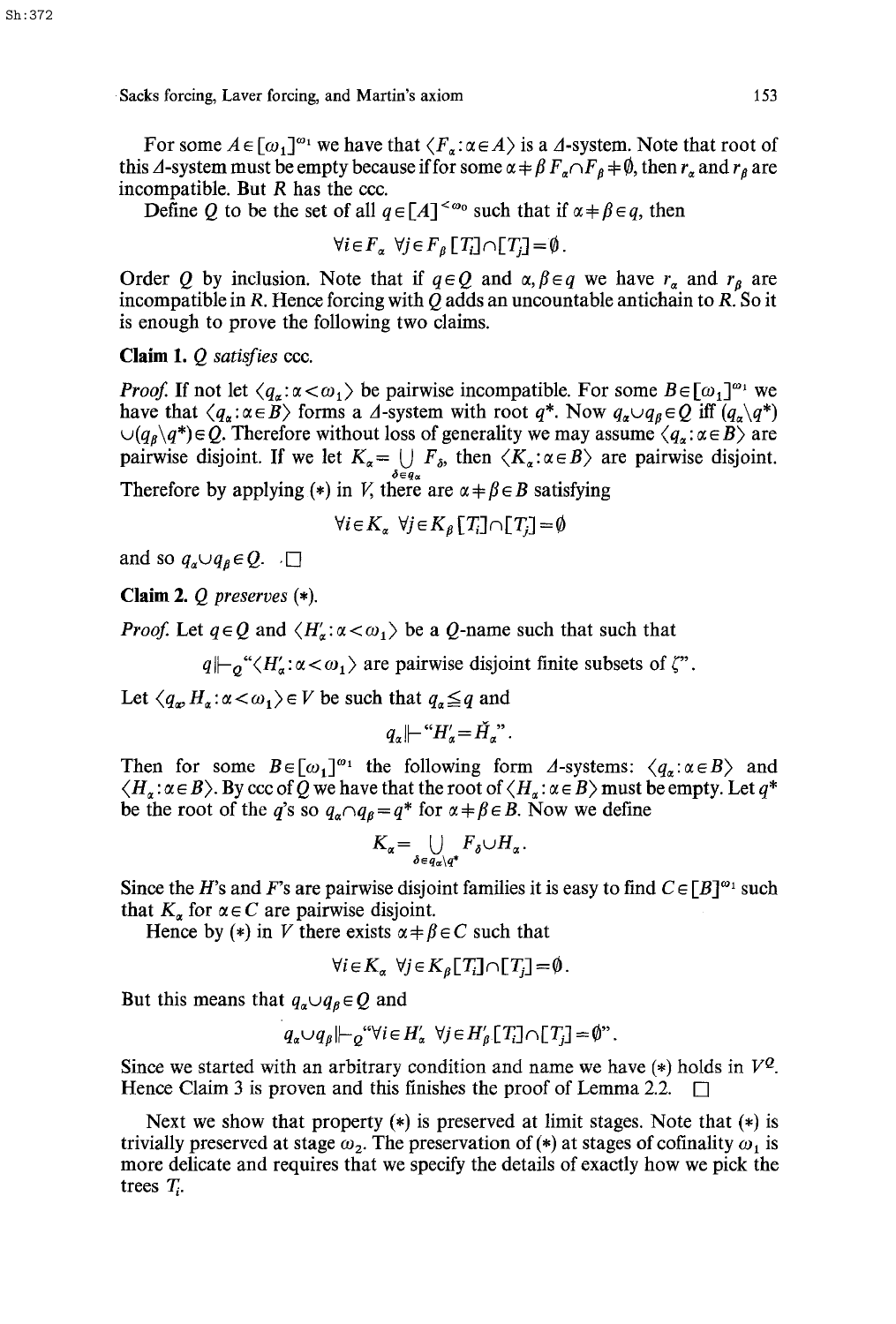For  $T' \in \mathbb{S}$  let  $Q_{T'} = \{(F, n): \emptyset \neq F \subseteq T' \cap 2^n\}.$ 

Order  $Q_{T'}$  by  $(F, n) \leq (G, m)$  iff  $n \geq m$  and  $G = \{s \mid m : s \in F\}$ . Forcing with  $Q_{T'}$ naturally determines a perfect subtree T of T' as follows: if G is  $Q_T$  generic, then let

 $T = \{s : \exists (F, n) \in G \, s \in F\}$ .

In our construction  $T_i$  is obtained by forcing with  $Q_{T'}$  for some T'. Recall that

 $T<sub>s</sub> = {t \in T : s \subseteq t \text{ or } t \subseteq s}.$ 

For T which is  $Q_T$ -generic it is easy to see that

1. if  $T_0 \in \mathbb{S}$  is in the ground model, then for some  $n < \omega$  for every  $s \in 2^n \cap T_0 \cap T$  $T_s \subseteq T_0$ , and

2. for any  $p \in Q_{T'}$  there exists  $n < \omega$ ,  $t_0$ ,  $t_1$ ,  $q_0$ ,  $q_1 \leq p$  such that  $t_0$  and  $t_1$  are disjoint,  $q_0 \parallel T \cap 2^n = t_0$ , and  $q_1 \parallel T \cap 2^n = t_1$ .

Our construction will satisfy the following:

(\*\*) For every  $\alpha < \omega_2$   $T_{\alpha}$  is  $Q_{T_{\alpha}}$ -generic over  $V^{P_{\alpha}}$  for some  $T_{\alpha}' \in \mathbb{S} \cap V^{P_{\alpha}}$ .

**Lemma 2.3.** *Assume* (\*\*) *and suppose*  $F = \{\alpha_i : l < m\} \subseteq \zeta$  *is finite and enumerated in increasing order, and*  $p \in P_t$ *, then there exists*  $q \leq p$ *,*  $n < \omega$ *, and*  $\langle Q_l \subseteq 2^n : l < m \rangle$  *such that for each l < m* 

$$
q \left| \cdots T_{\alpha_l} \cap 2^n = \check{Q}_l \right|
$$

*and for any*  $k < l < m$  if  $s \in Q_l \cap Q_k$  then

$$
q\,\left|\left|\left|\right|^{\alpha}T_{\alpha_{l}s}\right|\leq T_{\alpha_{k}}\right|^{n}.
$$

*Proof.* Left to the reader.  $\Box$ 

**Lemma 2.4.** *Assume* (\*\*) *and suppose*  $\gamma \leq \min(H)$  *where*  $H \subseteq \zeta$  *is finite and*  $p \in P_t$ *, then there exists*  $q_0, q_1 \leq p$  with  $q_0 \upharpoonright \gamma = q_1 \upharpoonright \gamma$  and disjoint  $t_0, t_1 \subseteq 2^n$  for some  $n < \omega$  such that *for each*  $\alpha \in H$  *and*  $i = 0, 1$ 

$$
q_i\,\left|\,\cdots\,T_{\alpha}\cap 2^n\,\subseteq\,\check{\!t}_i^{\,\cdot\,\cdot\,}.
$$

*Proof.* It is easy to show:

Suppose  $P_1, P_2$  are arbitrary posets and  $T_i \in S \cap V^{P_i}$ . Given  $p_1 \in P_1 * Q_{T_1}$  and  $p_2 \in P_2 * Q_{T_2}$  there exists  $n < \omega$ ,  $q_1 \leq p_1$ ,  $q_2 \leq p_2$ ,  $t_0 \subseteq 2^n$ ,  $t_1 \subseteq 2^n$  such that  $t_0 \cap t_1 = \emptyset$ and for i=0, 1 *qil~-* T/n2"\_\_\_\_ {/.

The lemma follows by iteratively applying this statement to all pairs in  $H$  with  $V^{P_{\gamma}}$  as the ground model.  $\square$ 

**Lemma 2.5.** Assume  $(**)$  and suppose that  $\zeta$  is a limit ordinal and for all  $\alpha < \zeta$ 

$$
V^{P_{\alpha}} \models (*) \langle T_j : j < \alpha \rangle,
$$

*then*  $V^{P_\zeta}$   $\models$  (\*)  $\langle T_i : j < \zeta \rangle$ .

Proof. Let

 $p \mapsto \langle F'_\sigma: \alpha < \omega_1 \rangle$  are pairwise disjoint finite subsets of  $\zeta$ ".

We must show there exists  $q \leq p$  and  $\alpha + \beta$  such that

$$
q \left| \vdash \forall i \in F_{\alpha} \ \forall j \in F_{\beta} \left[ T_i \right] \cap \left[ T_j \right] = \emptyset.
$$

Let  $\langle p_{n}, F_{n} : \alpha < \omega_{1} \rangle \in V$  be such that  $p_{n} \leq p$  and

$$
p_{\alpha} \left| -F_{\alpha}' = \bar{F}_{\alpha} \right|.
$$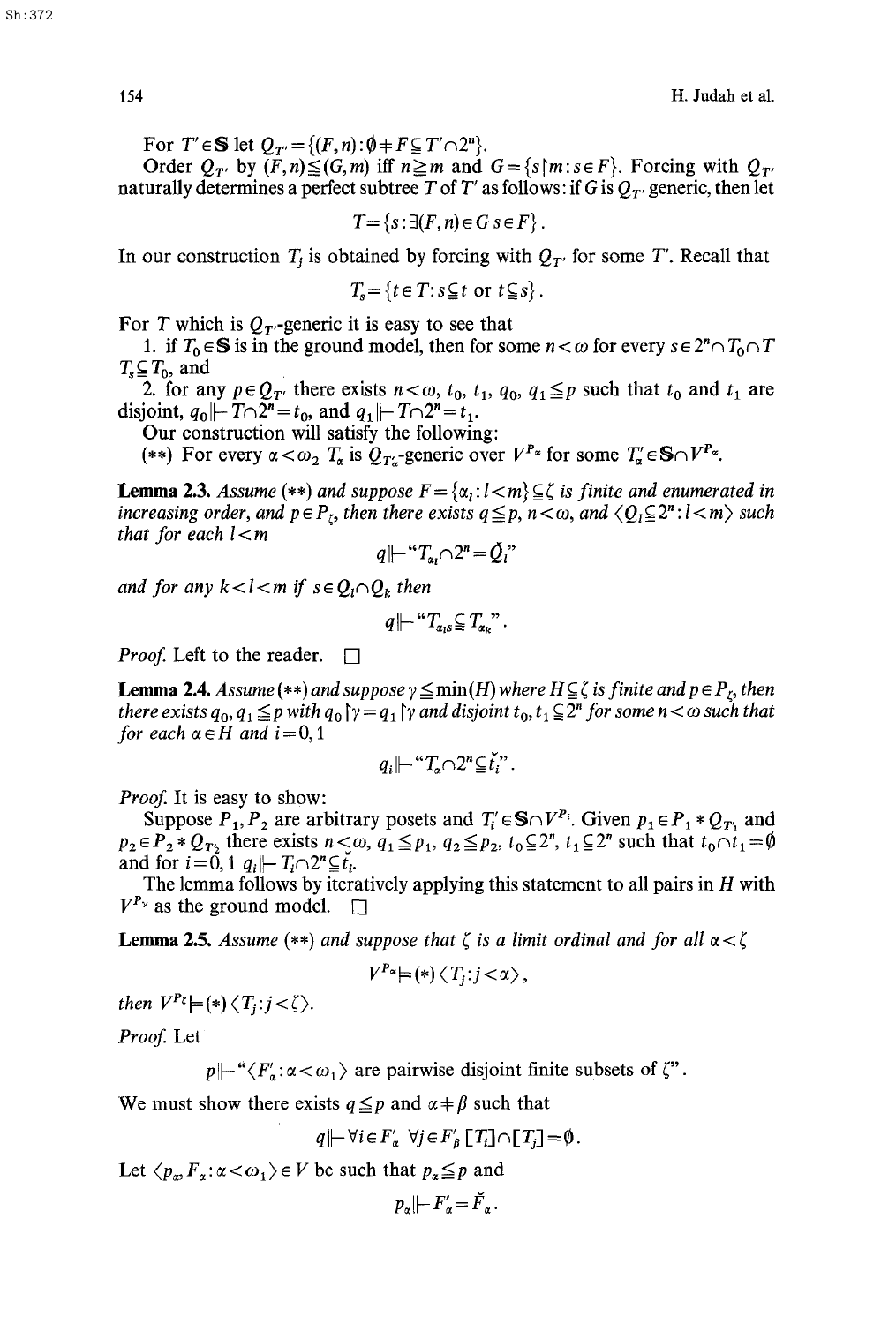Sh:372

For some  $A \in [\omega_1]^{\omega_1} \{F_\alpha : \alpha \in A\}$  forms a  $\Delta$ -system. The root of this  $\Delta$ -system must be empty, since  $P<sub>\zeta</sub>$  satisfies ccc.

Case 1. Cofinality of  $\zeta$  is  $\omega$ .

For some  $B \in [A]^{\omega_1}$ , and  $\gamma < \zeta$  we have that  $F_\alpha \subseteq \gamma$  and  $p_\alpha \in P_\gamma$  for every  $\alpha \in B$ . Let G be a P<sub>y</sub>-filter such that  $C = \{ \alpha \in B : p_{\alpha} \in G \}$  is uncountable. (Note that such a G must exist, else there would exist a maximal antichain Q such that for every  $q \in Q$ there exists  $\alpha < \omega_1 q \mid C \subseteq \alpha$ . Since Q would be countable this would imply that A is countable.) Then by applying (\*) in *V*[G] there exists  $\alpha + \beta \in \hat{C}$  such that  $\forall i \in F_{\alpha}$   $\forall j \in F_{\beta}$  [T<sub>i</sub>] $\cap$ [T<sub>i</sub>]= $\emptyset$ . Then  $q \in G$  with  $q \leq p_{\alpha}$  and  $q \leq p_{\beta}$  is as required.

Case 2. Cofinality of  $\zeta$  is  $\omega_1$ .

Apply Lemma 2.3. By cutting down to uncountable subset of  $A$  we can assume that  $|F_{\beta}| = m$  and  $\langle Q_{\iota}: l \langle m \rangle$  are the same for each  $\beta \in A$ .

By passing to an uncountable subset of A we can assume that there exists  $\gamma < \zeta$ such that  $F_{\alpha} = G_{\alpha} \cup H_{\alpha}$  where for each  $\alpha \in A$   $G_{\alpha} \subseteq \gamma$  and  $\langle \min(H_{\alpha}) : \alpha \in A \rangle$  is unbounded in  $\zeta$ , and if  $\alpha, \beta \in A$  and  $\alpha < \beta$  then  $\max(H_{\alpha}) < \min(H_{\beta})$ . Apply Lemma 2.4 to each  $H_a$  obtaining  $q_a^i$  for  $i = 0, 1$  with

$$
q_{\alpha}^{\text{det}} = q_{\alpha}^{0} \mid \min(H_{\alpha}) = q_{\alpha}^{1} \mid \min(H_{\alpha})
$$

and disjoint  $t_0^{\alpha}$ ,  $t_1^{\alpha}$ . Again by passing to an uncountable subset we may assume  $t_0^{\alpha}$ ,  $t_1^{\alpha}$ are the same for each  $\alpha \in A$ . By cutting down A and increasing  $\gamma$  we may suppose that  $\{\text{support}(q^0_\alpha) \cup \text{support}(q^1_\alpha) : \alpha \in A\}$  is a  $\Delta$ -system whose root is a subset of  $\gamma$ . By the same argument as was used in Case 1, we can find distinct  $\alpha, \beta \in A$  such that  $q_{\alpha}$ and  $q_{\beta}$  are compatible and

$$
\forall i \in G_{\alpha} \ \forall j \in G_{\beta} [T_i] \cap [T_j] = \emptyset.
$$

**Claim 1.**  $q_a^0$  and  $q_b^1$  are compatible.

*Proof.* By definition  $q_{\delta} = q_{\delta}^{i}$  [min(H<sub> $_{\delta}$ </sub>). Also  $q_{\alpha}$  and  $q_{\beta}$  are compatible elements of P<sub>y</sub>. Since the supports form a  $\Delta$ -system with root contained in  $\gamma$  they are compatible.  $\Box$ 

Claim 2.  $q_{\alpha}^0 \cup q_{\beta}^1 \left| \right| - \forall i \in F_{\alpha} \forall j \in F_{\beta}$  [T<sub>i</sub>]  $\cap$  [T<sub>i</sub>] = 0.

*Proof.* Case a.  $i \in G_{\alpha}$  and  $j \in G_{\beta}$ .

This is true by the way we picked  $\alpha$  and  $\beta$ .

Case b. 
$$
i \in H_\alpha
$$
 and  $j \in H_\beta$ .  
\n $q_\alpha^0 \left| \left| \right| T_i \cap 2^n \subset t_0$  and  $q_\alpha^1 \left| \right| \left| \right| T_j \cap 2^n \subset t_1$ , but  $t_0 \cap t_1 = \emptyset$ .

Case c.  $\alpha_l = i \in H_\alpha$  and  $\beta_k = j \in G_\beta$ . Let  $F_a = {\alpha_i : l < m}$  and  $F_a = {\beta_i : l < m}$ , and so k < l. Note that

$$
q_{\alpha} \left| \left| \right| T_{\alpha} \cap 2^{n} = Q_{l}
$$

and

$$
q_{\beta} \left| -T_{\alpha_k} \cap 2^n = Q_k \right|.
$$

If  $s \in Q_i \cap Q_k$ , then

 $q_a \left\| -T_{a,s} \subseteq T_{a} \right\|$ .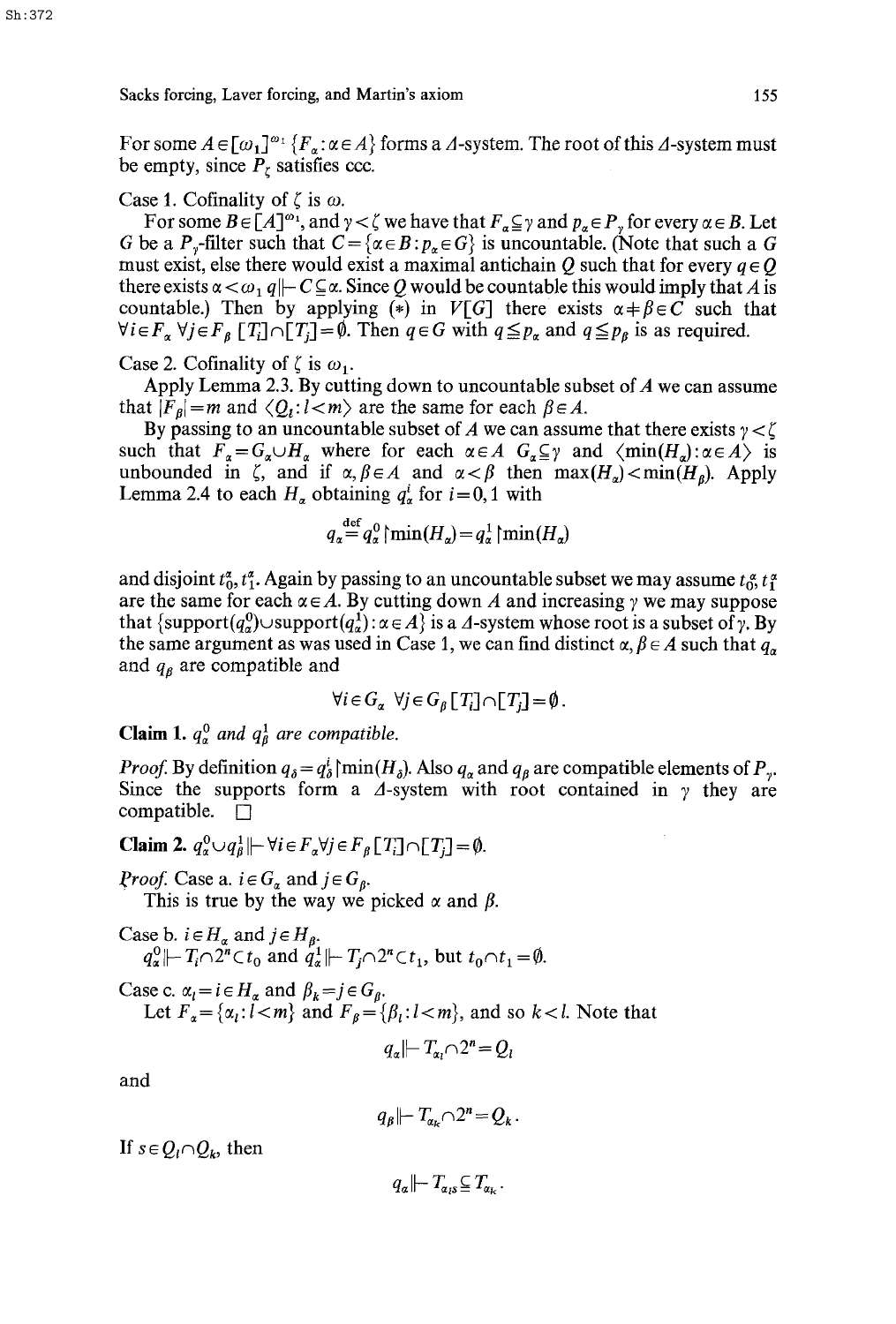But by Case (a) we know

$$
q_{\alpha}\cup q_{\beta}\vert \vert \vert \Gamma_{\alpha_{k}}\rceil \cap \lbrack T_{\beta_{k}}\rbrack =\emptyset.
$$

Consequently  $q_{\alpha} \cup q_{\beta} \left| \left| -[T_{\alpha}]\cap [T_{\beta}]\right| = \emptyset$ .

Case d.  $\alpha_l = i \in G$  and  $\beta_k = j \in H_{\beta}$ . Same as Case (c).  $\Box$ 

### **3 Laver tree forcing**

Let  $\mathbb L$  be Laver tree forcing, that is conditions are subtrees  $p \subseteq \omega^{\leq \omega}$  with the property that there exists a node  $s \in p$  called its root such that:

- 1. for every  $t \in p$  either  $t \subseteq s$  or  $s \subseteq t$ ,
- 2. for every  $t \in p$  if  $s \subseteq t$ , then the set  $split(p, t) = \{n \in \omega : t^n \in p\}$  is infinite.

**Theorem 3.1.** *Assume* MA. *Then* **L** does not collapse cardinals.

Given  $A = \langle A_s \in [\omega]^\omega : s \in \omega^{\leq \omega} \rangle$  and  $s \in \omega^{\leq \omega}$  define  $p_s(A) = p \in \mathbb{L}$  to be the unique Laver tree such that the root of p is s and for every  $t \geq s$  with  $t \in p$  we have that  $split(p, t) = A_t$ .

**Lemma 3.1.** *Suppose*  $\|\text{-}\tau \in V$  *and*  $B = \langle B_s : s \in \omega^{\leq \omega} \rangle$  *where each*  $B_s \in [\omega]^{\omega}$ . *Then there exists a countable X and*  $A = \langle A_s \in [B_s]^{\omega} : s \in \omega^{\langle \omega \rangle}$  *such that for every*  $s \in \omega^{\langle \omega \rangle}$ 

$$
p_s(A) \left| \vdash \tau \in X \right|.
$$

*Proof.* Laver proved that for any  $p \in \mathbb{L}$  there exists  $q \leq p$  with the same root and X countable such that

$$
q\,\|\!\!-\!\!\tau\!\in\!X\,.
$$

Build  $p_n \in \mathbb{L}$  as follows. At stage n, let s be the n<sup>th</sup> element of  $\omega^{\lt \omega}$ . If  $s \in p_m$  for some  $m < n$ , then do nothing. Otherwise, take  $p_n \leq p_s(B)$  and  $X_n$  countable such that s is the root of  $p_n$  and  $p_n$   $\mid$   $\tau \in X_n$ . For every  $t \in p_n$  such that  $s \subseteq t$ , let  $A_t = split(p_n, t)$ . Finally let  $X = \bigcup_{n \leq \omega} X_n$ .

The next lemma proves the theorem.

**Lemma 3.2.** Suppose MA,  $\kappa < c$ , and  $p \mid \neg \tau : \kappa \rightarrow V$ , then there exist  $q \leq p$  and  $\langle X_{\alpha}:\alpha<\kappa\rangle$  *such that for every*  $\alpha X_{\alpha}$  *is countable and*  $q\rightarrow \tau(\alpha)\in X_{\alpha}$ .

*Proof.* To simplify notation let  $p = \omega^{\lt \omega}$ .

Let  $Q = \{ \langle A_s : s \in \omega^{\leq \omega} \rangle : A_s \in [\omega]^{\omega} \}$  and for  $A, B \in Q$  define  $A \subseteq B$  iff for all  $s \in \omega^{<\omega} A_s \backslash B_s$  is finite.

Build  $A_{\alpha} \in \mathcal{Q}$  for  $\alpha < \kappa$  such that

1.  $\alpha < \beta$  implies  $A_{\beta} \subseteq^* A_{\alpha}$ .

2. there exists a countable set  $X_{\alpha}$  such that for every  $s \in \omega^{\leq \omega}$ 

$$
p_s(A_\alpha)\!\!\mid\!\!-\tau(\alpha)\!\in\!X_\alpha.
$$

At stage  $\alpha$  use the MA to get  $A \in \mathcal{Q}$  such that for all  $\beta < \alpha A \subseteq^* A_{\beta}$ . (This is a well known consequence of Martin's Axiom, apply Solovay's lemma, Kunen [21, p. 57], to each of the families  $\{A_{\beta_s} : \beta < \alpha\}$  for  $s \in \omega^{\leq \omega}$ . Then use Lemma 3.1 to get  $A_{\alpha} \subseteq^* A$  as desired.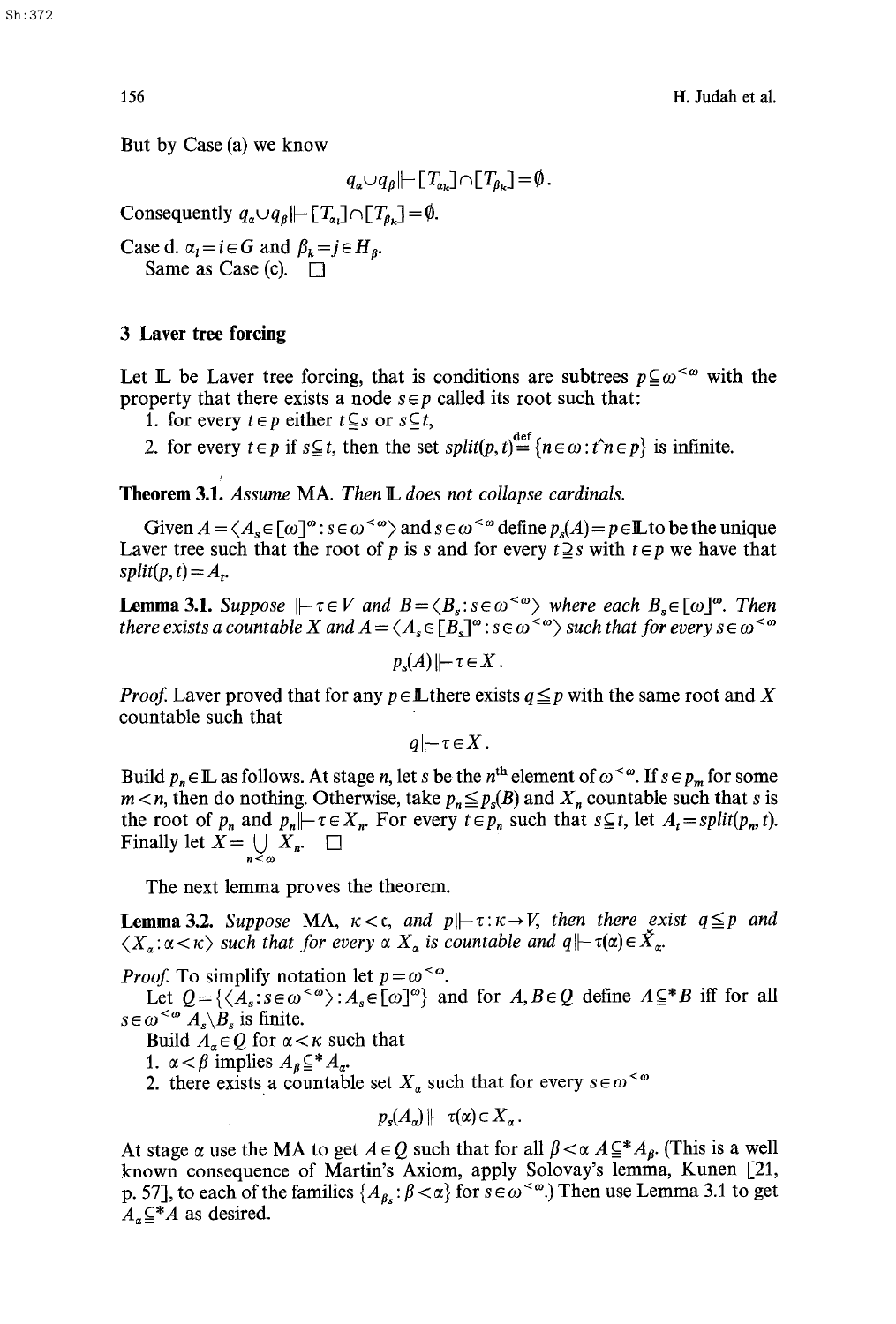Now consider the following poset:

$$
\mathbb{P} = \{(T, W): T \text{ is a finite subtree of } \omega^{<\omega}, W \in [\kappa]^{<\omega}\}.
$$

Order  $\mathbb P$  by  $(T, W) \leq (T', W')$  iff

1.  $W \supseteq W'$ ,  $T \supseteq T'$ , and

2.  $\forall n \leq \omega \ \forall s \in (T \setminus T') \cap \omega^{n+1} \ \forall \alpha \in W' \ s(n) \in A_{n}$ .

Since any two conditions with the same T part are compatible,  $\bf{P}$  is  $\sigma$ -centered, so we can apply MA to it. For G a P-filter let

$$
q = \cup \{ T : \exists W(T, W) \in G \}.
$$

If G meets the dense subsets of  $\mathbb P$  of the form

$$
D_{s,n} = \{ p \in \mathbb{P} : p \mid s \notin q \text{ or } \exists m > n \text{ s}^m \in T_p \}
$$

then we will have that  $q \in L$  with the empty sequence as its root. For any  $\alpha < \kappa$  let

$$
D_{\alpha} = \{ p \in \mathbb{P} : \alpha \in W_p \}.
$$

Each  $D_{\alpha}$  is dense.

Hence by MA we can get  $q \in \mathbb{L}$  with the empty node as root such that for every  $\alpha < \kappa$  there is finite subtree  $T \subseteq q$  such that for every  $t \in q \setminus T$  we have  $t \in p_{t}(t-1)(A_q)$ . This implies that for every  $r \leq q$  there exists s such that  $p_s(A_q)$  is compatible with r. It follows that

$$
q \left| \vdash \forall \alpha < \kappa \, \tau(\alpha) \in X_{\alpha} \, . \quad \Box
$$

# **4 Superperfect trees**

Superperfect tree forcing F is defined as follows. For p a subtree of  $\omega^{\lt}\omega$  define the splitting nodes of  $p$ :

splitnodes(
$$
p
$$
) = { $s \in p : \exists^{\infty} n \in \omega s \land n \in p$  }.

Define  $p \in \mathbb{F}$  iff

1. *p* is a nonempty subtree of  $\omega^{\lt}\omega$ ,

2. splitnodes(p) is dense in p, i.e.  $\forall s \in p$   $\exists t \in \text{splitnodes}(p)$  with  $t \supseteq s$ , and

3. if any node in  $p$  splits it is a splitting node, i.e. if there exists more than one  $n \in \omega$  such that  $\hat{s} n \in p$ , then there are infinitely many  $n \in \omega$  such that  $\hat{s} p$ .

Theorem 4.1. *Assume* MA. *Then IF does not collapse cardinals.* 

*Proof.* Call a sequence  $\langle P_s : s \in \omega^{\langle \omega \rangle} \rangle$  good iff

1. each  $P_s \subseteq \omega^{\lt \omega}$  is infinite,

2.  $t \in P_s$  implies  $s \subsetneq t$ , and

3. for  $s \in \omega^n$  if  $t, t' \in P_s$  and  $t \neq t'$ , then  $t(n) \neq t'(n)$ .

Given any good sequence  $\langle P_s$ :  $s \in \omega^{\langle \omega \rangle}$  we determine  $\langle p_s \in \mathbb{F} : s \in \omega^{\langle \omega \rangle}$  as follows. For each s let S be is smallest subset of  $\omega^{\lt}\omega$  such that  $P_s \subseteq S$  and if  $t \in S$  then  $P_t \subseteq S$ . Then  $p_s$  is the unique condition in F such that  $S = \text{splitnodes}(p_s)$ . In other words,  $P_s$  says that s is a splitting node and the splitting nodes immediately below s are  $P_s$ . Define  $\langle P_s : s \in \omega^{< \omega} \rangle \leq \langle Q_s : s \in \omega^{< \omega} \rangle$  iff  $p_s \subseteq q_s$  for each  $s \in \omega^{< \omega}$ . An equivalent definition would be for each  $s \in \omega^{\lt \omega}$  and  $t \in P_s$  there exists k and  $s_0, s_1, ..., s_k$  where  $s = s_0 \subseteq s_1 \subseteq ... \subseteq s_k = ts_{i+1} \in Q_{s_i}$  for  $i = 0, 1, ..., k-1$ .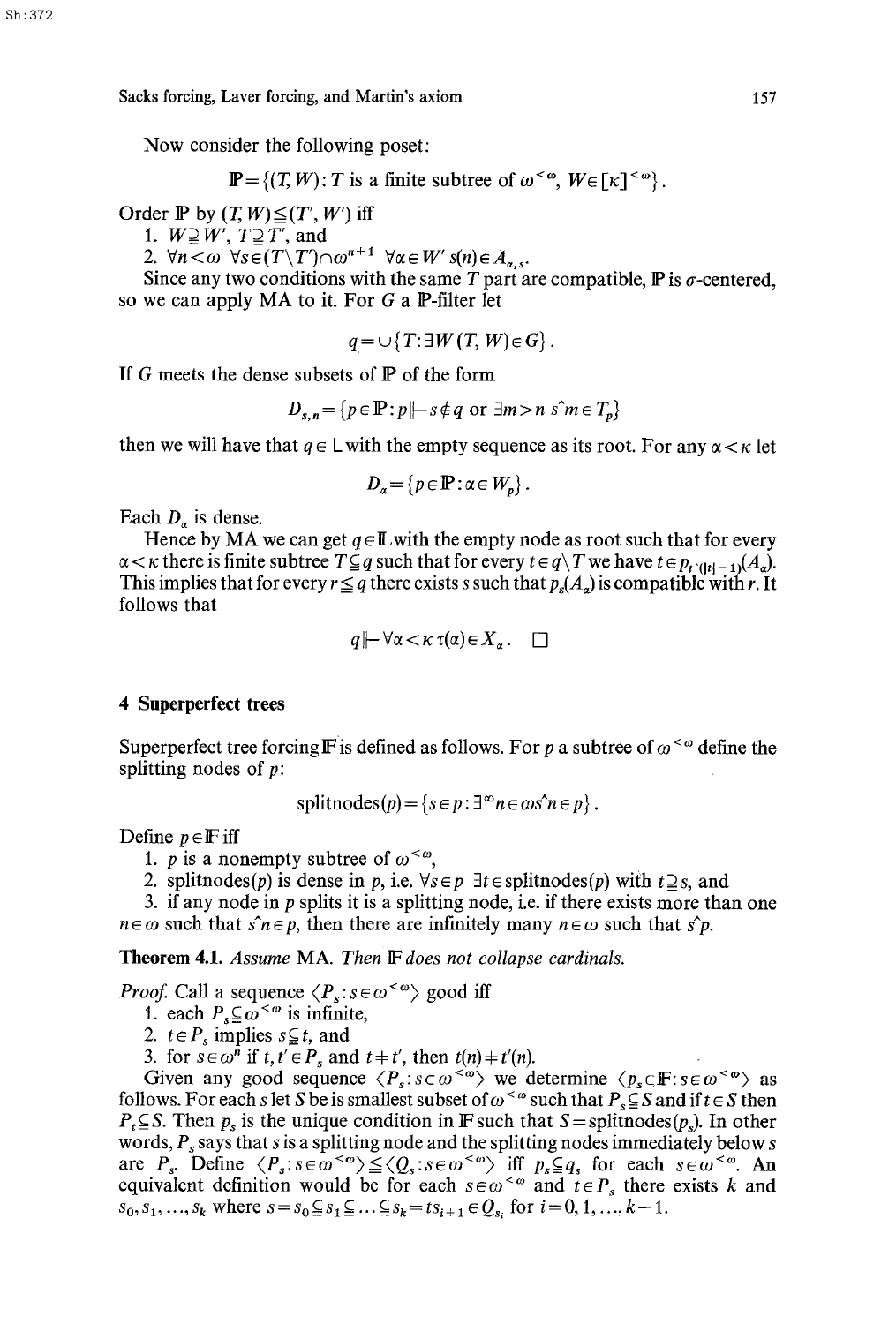**Lemma 4.1.** *Given*  $\tau$  *such that*  $\|\text{--}_F^{\omega}\tau \in V$ <sup>n</sup>, *and* good  $\langle P_s : s \in \omega^{\langle \omega \rangle}$  *there exists a good* 

$$
\langle Q_s \colon s \in \omega^{<\omega} \rangle \leq \langle P_s \colon s \in \omega^{<\omega} \rangle
$$

*and a countable set*  $\Sigma$  *such that for every s* $\epsilon \omega^{\leq \omega} q_{s}$   $\vdash$  " $\tau \in \Sigma$ ".

*Proof.* For any  $p \in \mathbb{F}$  with smallest splitting node s (i.e. root) there exists  $q \subseteq p$  such that  $s \in \text{splitnodes}(q)$  and a countable  $\Sigma$  such that  $q \mid \vdash \text{``}\tau \in \Sigma \text{''}$ . Now just apply this fact repeatedly down the  $s \in \omega^{\leq \omega}$ .

Define 
$$
\langle P_s : s \in \omega^{<\omega} \rangle \leq^* \langle Q_s : s \in \omega^{<\omega} \rangle
$$
 iff there exists

 $\langle P'_s: s \in \omega^{<\omega} \rangle \leq \langle Q_s: s \in \omega^{<\omega} \rangle$ 

such that for every  $s \in \omega^{\leq \omega} P_s = P'_s$  (equal mod finite). Similarly for  $p, q \in \mathbb{F}$  define  $p \leq a$  iff there exists f: splitnodes(p) $\rightarrow \omega$  such that  $p_f \subseteq q$ , where

$$
p_f = p \setminus \{r \in \omega^{< \omega} : \exists s \in \text{splitnodes}(p) \exists n < f(s) \land n \geq r\}.
$$

We think of  $p_f$  as being obtained from p by pruning finitely many nodes from beneath each splitting node of p. Note that  $p_f \in \mathbb{F}$ .

Lemma 4.2. *The following are equivalent:* 

1.  $\langle P_s : s \in \omega^{<\omega} \rangle \leq^* \langle Q_s : s \in \omega^{<\omega} \rangle$ 2. *for every*  $s \in \omega^{\infty}$ ,  $p_s \leq^* q_s$ .

*Proof.* Left to reader.  $\Box$ 

**Lemma 4.3.** (MA) *Suppose*  $\gamma < c$  *and*  $\langle P_s^x : s \in \omega^{0} \rangle$  *for*  $\alpha < \gamma$  *are good and have the property that*  $\alpha$  *>*  $\beta$  *implies*  $\langle P^{\alpha}_s : s \in \omega^{\infty} \rangle \leq^* \langle P^{\rho}_s : s \in \omega^{\infty} \rangle$ . Then there exists a good  $\langle P_s : s \in \omega^{\leq \omega} \rangle$  such that for every  $\alpha < \gamma \langle P_s : s \in \omega^{\leq \omega} \rangle \leq^* \langle P_s : s \in \omega^{\leq \omega} \rangle$ .

*Proof.* Let Q be the following poset,  $(A_s : s \in F, H) \in Q$  iff 1.  $H \subseteq \gamma$ ,  $F \subseteq \omega^{\lt \omega}$ ,  $A_s \subseteq \omega^{\lt \omega}$  for  $s \in F$  are all finite, 2.  $t \in A_s$  implies  $s \subsetneq t$ , and 3.  $t, t' \in A_s$  and  $t \neq t'$  implies  $t(n) \neq t'(n)$ , where  $s \in \omega^n$ . We define  $(\hat{A}_s: s \in \hat{F}, \hat{H}) \leq (A_s: s \in F, H)$  iff 1.  $\widehat{F} \supseteq F$ ,  $\widehat{H} \supseteq H$ ,  $\widehat{A}_s \supseteq A_s$  for  $s \in F$ , and 2. for each  $s \in F$  if  $\vec{t} \in \hat{A}_s \backslash A_s$  and  $\alpha \in H$ , then  $t \in \text{splitnodes}(p_s^{\alpha})$ . Note that Q is ecc, in fact  $\sigma$ -centered, since  $(A_s : s \in F, H \cup \hat{H})$  extends both  $(A_s: s \in F, H)$  and  $(A_s: s \in F, \hat{H})$ . For any  $\alpha < \gamma$ 

$$
\{(A_s : s \in F, H) \in Q : \alpha \in H\}
$$

is dense in Q, since  $(A_s: s \in F, H \cup \{\alpha\}) \leq (A_s: s \in F, H)$ . In order to quarantee that  $A_t$ grows up into an infinite set, we need only check that the following sets are dense. Fix  $t \in \omega^n$  and  $m < \omega$  and define

$$
E_{t,m} = \{(A_s : s \in F, H) \in Q : t \in F, \exists r \in A_t \ r(n) > m\}
$$

To check this let  $(A_s : s \in F, H) \in Q$  and put t into F by letting  $A_t = \emptyset$  if necessary. Let  $\alpha = \max\{H\}$  and let  $p = p_s^{\alpha}$ . Then there exists f: splitnodes(p) $\rightarrow \omega$  such that for every  $\beta \in H$  we have  $p_f \subseteq p_s^{\beta}$ . Consequently any r  $\epsilon$  splitnodes( $p_f$ ) with r  $\beta$  s and  $r(n) > m$  can be added to  $\overline{A}_i$ . Finally if G is sufficiently Q-generic, then  $\langle P_s : s \in \omega^{\leq \omega} \rangle$ defined by

 $P_{t} = \{ \} \{ A_{t} : \exists (A_{s}: s \in F, H) \in G, t \in F \}$ 

is as required.  $\Box$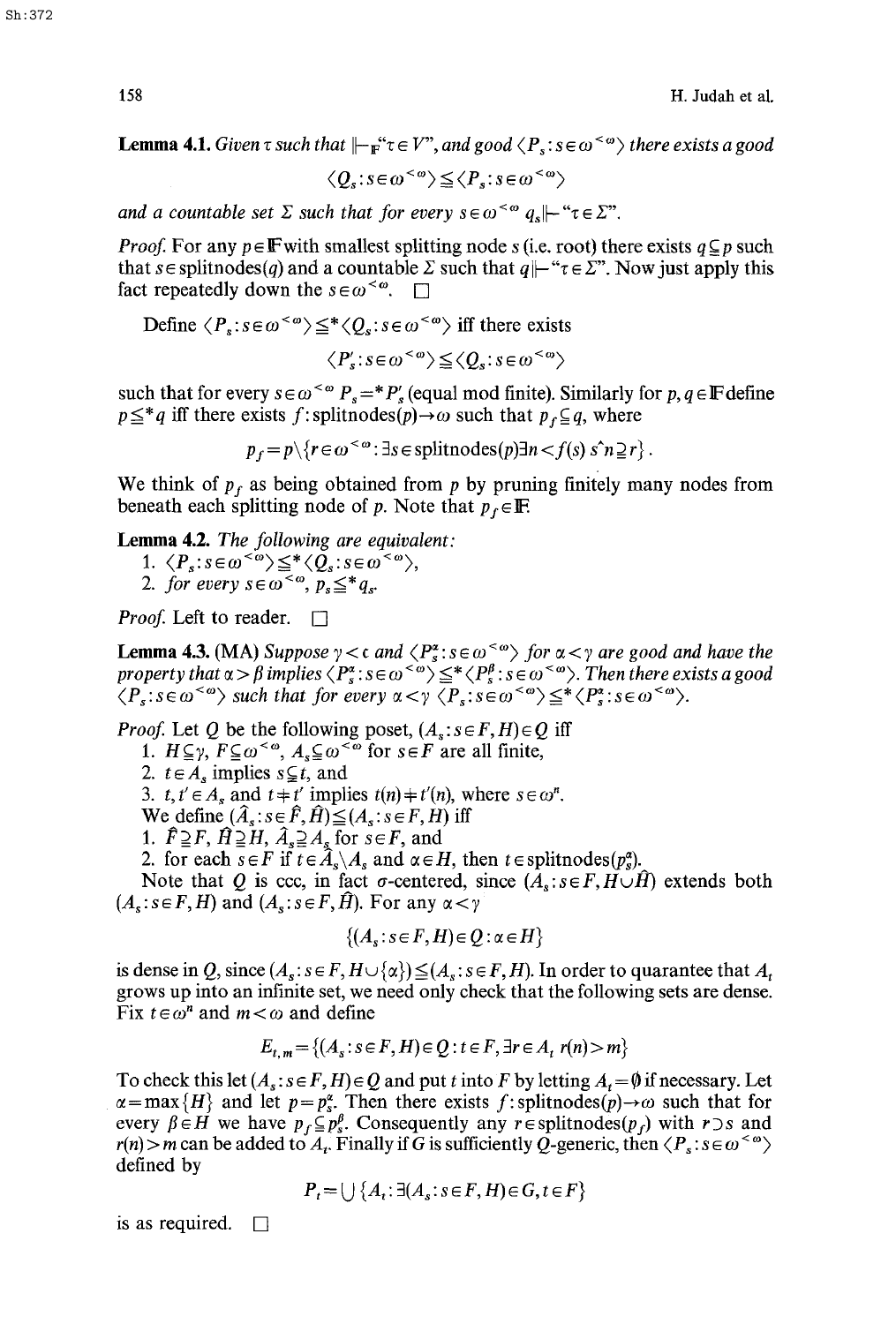**Lemma 4.4.** (MA) *Suppose*  $\kappa < c$  is an uncountable regular cardinal and  $p_{\alpha} \in \mathbb{F}$  for  $\alpha$   $<$   $\kappa$  and  $r$   $\in$   $\mathbb F$  have the property that for every  $\alpha$   $<$   $\kappa$   $r$   $\leq$   $^*$   $p_x$ . Then there exists  $q$   $\subseteq$   $r$ *and*  $\Gamma \in [\kappa]^{\kappa}$  *such that*  $q \subseteq p_{\kappa}$  for every  $\alpha \in \Gamma$ .

*Proof.* For each  $\alpha < \kappa$  let  $f_{\alpha}$ : splitnodes(r)  $\rightarrow \omega$  be such that  $t_{j_{\alpha}} \subseteq p_{\alpha}$  where as before,

$$
r_f = r \setminus \{t \in \omega^{<\omega} : \exists s \in \text{splitnodes}(f) \exists m < f(s); \ s\hat{m} \subset t\}
$$

that is  $f_{\alpha}(s)$  tells what finite set of nodes below the splitting node s of r we should prune from r so as to end up with a subtree of  $p_a$ . It is well known that MA gives us f: splitnodes(r) $\rightarrow \omega$  that for all  $\alpha < \kappa$  for all but finitely many s  $\epsilon$  splitnodes(r)  $f_{\alpha}(s) < f(s)$ . By changing f on a finite set we can find  $\Gamma \in [\kappa]^{\kappa}$  such that for all  $\alpha \in \Gamma$ and for all  $s \in \text{splitnodes}(r)$   $f_a(s) < f(s)$ . It follows from this that  $q = r_f \subseteq p_a$ for all  $\alpha \in \Gamma$ .  $\Box$ 

*Proof of Theorem 4.1:* Suppose that forcing with **F** did collapse cardinals, then there would exist regular cardinals  $\kappa < \lambda \leq c$ ,  $p \in \mathbb{F}$  and a name  $\tau$  such that

 $p \mapsto \tau : \kappa \to \lambda$  is increasing and cofinal.

To simplify notation assume  $p=\omega^{\langle\omega\rangle}$ . Using Lemma 4.1 and Lemma 4.3 build a sequence of good  $\langle P_s^{\alpha}: s \in \omega^{\infty} \rangle$  for  $\alpha < \kappa$  such that

1.  $\alpha > \beta$  implies  $\langle P_s^{\alpha} : s \in \omega^{\langle \alpha \rangle} \leq^* \langle P_s^{\beta} : s \in \omega^{\langle \alpha \rangle} \rangle$  and

2. for any  $\alpha$  there exists a countable  $\Sigma$  such that for every  $s \in \omega^{\lt \omega} p_s^* \mid \vdash``\tau(\alpha) \in \Sigma"$ . Use Lemma 4.3 one more time to obtain  $\langle R_s : s \in \omega^{\langle \infty \rangle}$  such that

$$
\langle R_s : s \in \omega^{<\omega} \rangle \leq^* \langle P_s^{\alpha} : s \in \omega^{<\omega} \rangle
$$

for each  $\alpha < \kappa$ . Fix s (say the empty node) and define  $r = r_s$  and  $p_\alpha = p_s^\alpha$ . Since these satisfy the hypothesis of Lemma 4.4 we can obtain  $q \subseteq r$  and  $\Gamma \in [\kappa]^k$  such that  $q \subseteq p_q$ for every  $\alpha \in \Gamma$ . But now there exists countable sets  $\{\Sigma_{\alpha} : \alpha \in \Gamma\}$  such that

$$
q \left\| \negthinspace\negthinspace \negthinspace \mid \negthinspace \forall \alpha \in \Gamma \, \tau(\alpha) \in \Sigma_{\alpha}
$$

which means that the range of  $\tau$  cannot be cofinal in  $\lambda$ .  $\Box$ 

## **References**

- 1. Abraham, U.: A minimal model for  $\neg$  CH: iteration of Jensen's reals. Trans. Am. Math. Soc. 281, 657-674 (1984)
- 2. Abraham, U,, Rubin, M., Shelah, S.: On the consistency of some partition theorems for continuous colorings and the structure of  $\aleph_1$ -dense real order types. Ann. Pure and Appl. Logic 29, 123-206 (1985)
- 3. Abraham, U., Toodorcevic, S.: Martin's axiom and first-countable S- and L-spaces. In: Handbook of set theoretic topology. Kunen, K., Vaughan, J.E. (eds.) North-Holland 1984, pp. 327-346
- 4. Aniszczyk, B., Frankiewicz, R., Plewik, S.: Remarks on (s) and Ramsey-measurable functions. Bull. Pol. Acad. of Sci. Math. 35, 479-485 (1987)
- 5. Aniszczyk, B.: Remarks on  $\sigma$ -algebra of (s)-measurable sets. Bull. Pol. Acad. Sci. Math. 35, 561-563 (1987)
- 6. Balcar, B., Vojtas, P.: Refining systems on boolean algebras. (Lect. Notes Math., vol. 619, pp. 45-68) Berlin Heidelberg New York: Springer 1977
- 7. Baumgartner, J.: Iterated forcing. In: Mathias, A.R.D. (eds.) Surveys in set theory. London Mathematical Society (Lect. Notes Math., vol. 87, pp. 1-59) Cambridge University Press, Cambridge 1983
- 8. Baumgartner, J., Laver, R.: Iterated perfect set forcing. Ann. Math. Logic 17, 271-288 (1979)
- *9.* Blass, A., Shelah, S.: Near coherence of filters. III. A simplified consistency proof. Notre Dame J. Formal Logic 30, 530-538 (1989)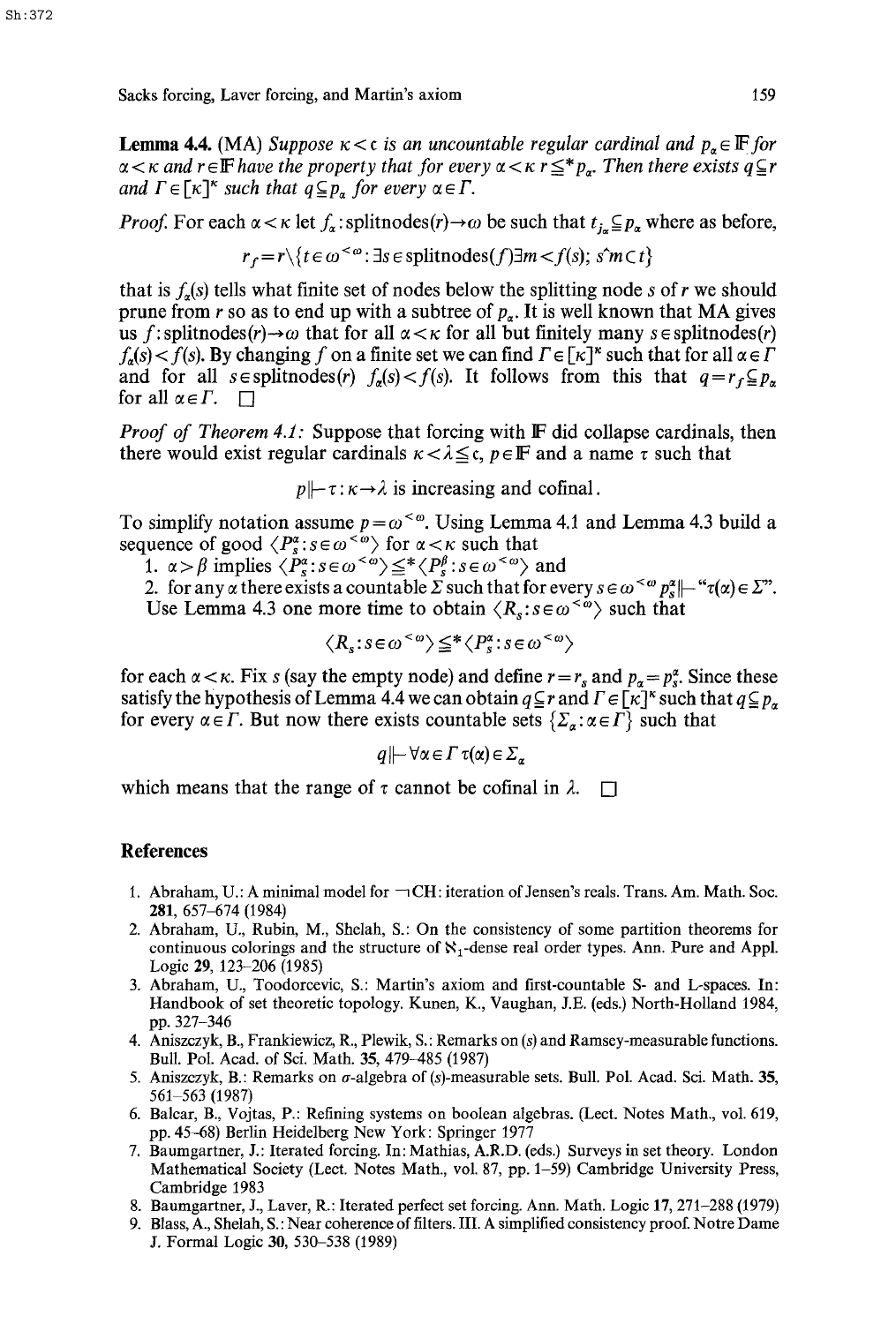- 10. Blass, A.: Applications of superperfect forcing and its relatives. In: Steprans, J., Watson, S. (eds.) Set theory and its applications. York University 1987 (Lect. Notes Math., vol. 1401, pp. 18-40) Berlin Heidelberg New York: Springer 1989
- 11. Brown, J.B.: Singular sets and Baire order. Real Anal. Exch. 10, 78-84 (1985)
- 12. Brown, J.B.: Marczewski null sets and intermediate Balre order. Contemp. Math. 94, 43-50 (1989)
- 13. Brown, J.B.: The Ramsey sets and related sigma algebras and ideals. (Preprint)
- 14. Brown, J.B., Cox, G.V.: Classical theory of totally imperfect sets. Real Anal. Exch. 7,185-232 (1982)
- 15. Brown, J.B., Prikry, K.: Variations on Lusin's theorem. Trans. Am. Math. Soc. 302, 77-86 (1987)
- 16. Corazza, P.: The generalized Borel conjecture and strongly proper orders. Trans. Am. Math. Soc. 316, 115-140 (1989)
- 17. Devlin, K.: N<sub>1</sub>-trees. Ann. Math. Logic 13, 267-330 (1978)
- 18. Gurevich, Y., Shelah, S.: Monadic theory of order and topology in ZFC. Ann. Math. Logic 23, 179-198 (1982)
- 19. Judah, H., Shelah, S.: The Kunen-Miller chart. J. Symb. Logic 55, 909-927 (1990)
- 20. Kechris, A.: On a notion of smallness for subsets of the Baire space. Trans. Am. Math. Soc. 229, 191-207 (1977)
- 21. Kunen, K.: Set theory. Amsterdam: North-Holland 1980
- 22. Kunen, K.: Where MA first fails. J. Symb. Logic 53, 429-433 (1988)
- 23. Laver, R.: On the consistency of Borel's conjecture. Acta Math. 137, 151-169 (1976)
- 24. Marczewski, E.: Sur une classe de fonctions de W. Sierpifiski et la classe correspondante d'ensembles. Fundam. Math. 24, 17-34 (1935)
- 25. Matet, P.: Personal communication
- 26. Mathias, A.R.D.: Happy Families. Ann. Math. Logic 12, 59-111 (1977)
- 27. Miller, A.: Rational perfect set forcing. Contemp. Math. (American MathematicalSociety) 31, 143-159 (1984)
- 28. Miller, A.: Special subsets of the real line. In: Kunen, K., Vaughan, J. (eds.) Handbook of set theoretic topology. Amsterdam: North-Holland 1984, pp. 201-234
- 29. Morgan II, J.C.: On the general theory of point sets. II. Real Anal. Exch. 12, 377-386 (1986)
- 30. Mycielski, J.: Some new ideals of subsets on the real line. Colloq. Math. 20, 71-76 (1969)
- 31. Pawlikowski, J.: Parametrized Ellentuck theorem. Topology Appl. 37, 65-73 (1990)
- 32. Sacks, G.E.: Forcing with perfect closed sets, axiomatic set theory. Proc. Syrup. Pure Math. 13, 331-355 (1971)
- 33. Shelah, S.: A weak generalization of MA to higher cardinals. Isr. J. Math. 30, 297-306 (1978)
- 34. Silver, J.: Every analytic set is Ramsey. J. Symb. Logic. 35, 60-64 (1970)
- 35. Steprans, J.: The covering number of the Mycielski ideal.(Preprint)
- 36. Velickovic, B.: CCC posets of perfect trees. (Preprint)
- 37. Weiss, W.: Versions of Martin's Axiom. In: Kunen, K., Vaughan, J.E. (eds.) Handbook of set theoretic topology. Amsterdam: North-Holland 1984, pp. 827-886

#### **Appendix: stationary subsets of**  $\omega_2$

In this appendix we solve a problem posed by M. Foreman: Does forcing with S add a stationary subset of  $\omega_2$  which does not contain a stationary subset of the ground model?

Note that if  $\omega_2$  is collapsed to  $\omega_1$ , then there exists a club subset of  $\omega_2$  which does not contain an unbounded subset of the ground model. If  $t = \omega_1$ , then every new stationary subset S of  $\omega_2$ contains an old stationary set. This is because S has cardinality  $\omega_1$  and some  $p \in S$  must force stationarily many  $\alpha \in S$ . Amoeba Sacks forcing is defined by  $\mathbb{P} = \{(p, n) : n < \omega, p \in S\}$  where  $(p, n)$  $\leq (q, m)$  iff  $p \leq q$ ,  $n \geq m$ , and  $p \cap 2^m = q \cap 2^m$ . It is proper. If  $c > \omega_2$  and MA (Amoeba Sacks), then every stationary subset of  $\omega_2$  contains a ground model stationary set. To see this note that if

 $p\|-\mathbf{s}^*\mathbf{S}\subseteq\omega_2$  is stationary"